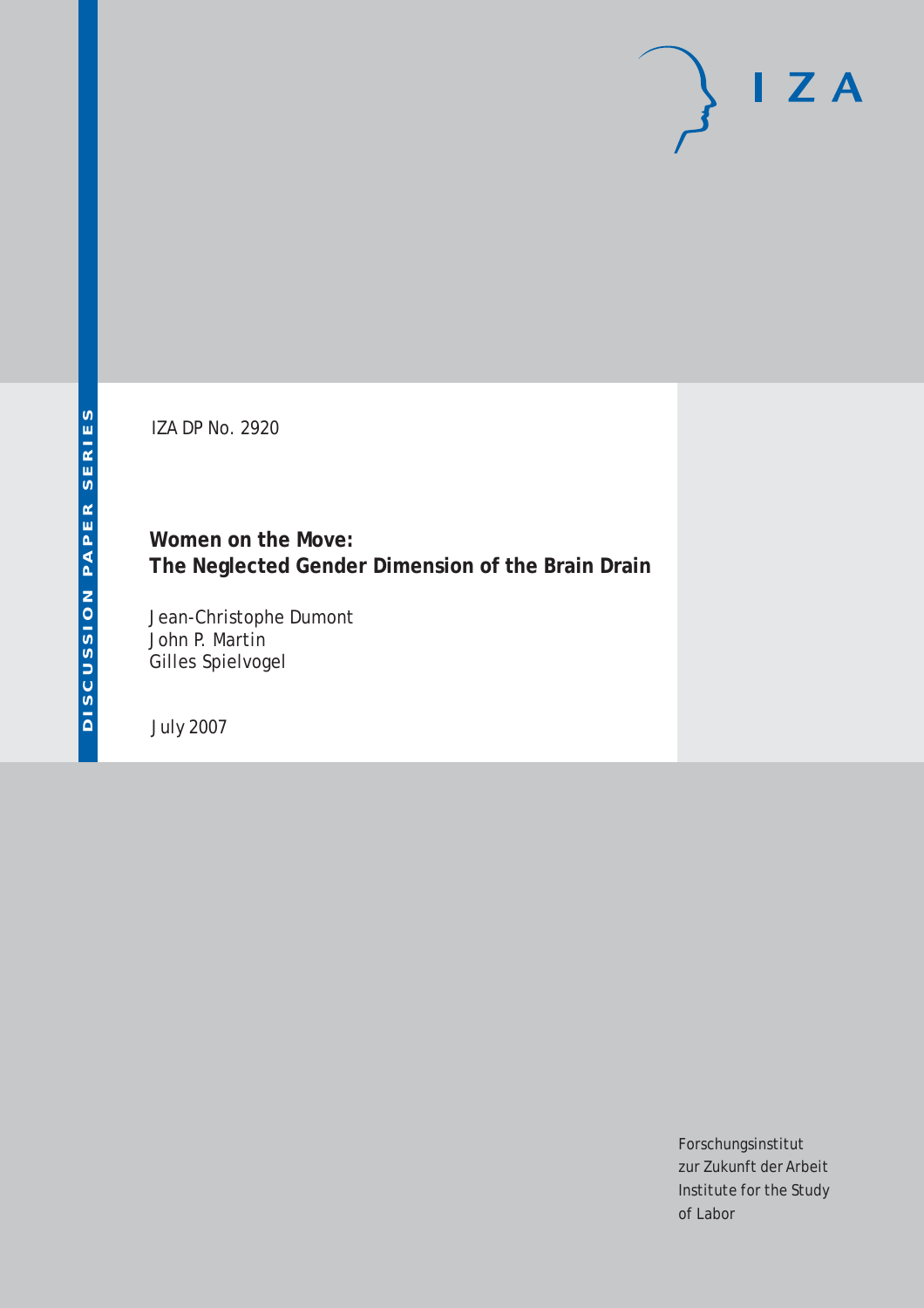## **Women on the Move: The Neglected Gender Dimension of the Brain Drain**

#### **Jean-Christophe Dumont**  *OECD*

### **John P. Martin**

*OECD and IZA* 

**Gilles Spielvogel**  *OECD* 

Discussion Paper No. 2920 July 2007

IZA

P.O. Box 7240 53072 Bonn Germany

Phone: +49-228-3894-0 Fax: +49-228-3894-180 E-mail: [iza@iza.org](mailto:iza@iza.org)

Any opinions expressed here are those of the author(s) and not those of the institute. Research disseminated by IZA may include views on policy, but the institute itself takes no institutional policy positions.

The Institute for the Study of Labor (IZA) in Bonn is a local and virtual international research center and a place of communication between science, politics and business. IZA is an independent nonprofit company supported by Deutsche Post World Net. The center is associated with the University of Bonn and offers a stimulating research environment through its research networks, research support, and visitors and doctoral programs. IZA engages in (i) original and internationally competitive research in all fields of labor economics, (ii) development of policy concepts, and (iii) dissemination of research results and concepts to the interested public.

IZA Discussion Papers often represent preliminary work and are circulated to encourage discussion. Citation of such a paper should account for its provisional character. A revised version may be available directly from the author.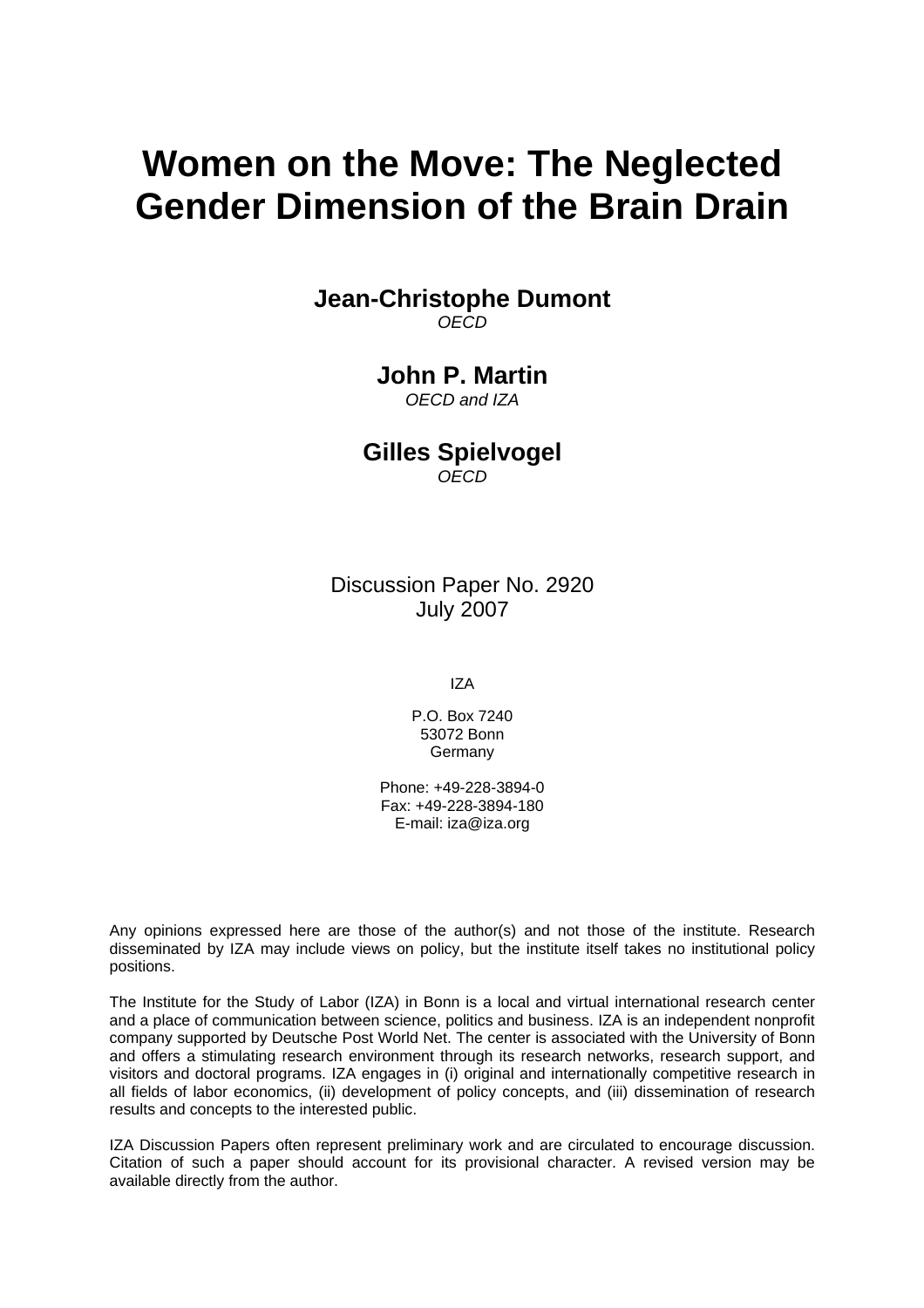IZA Discussion Paper No. 2920 July 2007

## **ABSTRACT**

## **Women on the Move: The Neglected Gender Dimension of the Brain Drain[\\*](#page-2-0)**

Two trends in international migration flows have attracted much attention recently: (i) the growing feminisation of migration flows; and (ii) the increasing selectivity of migration towards the highly skilled, which in turn has given rise to renewed concerns about the "brain drain" consequences for the sending countries. The two issues have not been considered jointly, however, mainly due to the lack of relevant data. This paper addresses this shortcoming by looking at the gender dimension of the brain drain, based on a new comparable data set that has been collected by the OECD and which allows us to identify people by country of residence, place of birth, gender and level of education. The evidence summarized in this paper shows that female migration to OECD countries has been increasing significantly in recent decades, so that migrant stocks are now more or less gender-balanced. A more surprising result is that this is also true for the highly skilled. Taking into account the fact that women still face an unequal access to tertiary education in many less developed countries, it appears that women are over-represented in the brain drain. This result is reinforced by econometric estimates showing that emigration of highly skilled women is higher, the poorer is their country of origin. This effect is also observed for men but to a lesser extent. It is not observed, however, at lower educational levels, where the traditional migration hump is identifiable. Econometric estimates also report a negative impact of emigration of highly skilled women on three key education and health indicators: infant mortality, under-5 mortality and secondary school enrolment rate by gender. These results raise concerns about a potentially significant negative impact of the female brain drain on the poorest countries.

JEL Classification: F22, J16, J61, O15

Keywords: international migration, gender dimension, brain drain

Corresponding author:

 $\overline{a}$ 

John P. Martin OECD Directorate for Employment, Labour and Social Affairs 2, rue André Pascal F-75775 Paris Cedex 16 France E-mail: [John.Martin@oecd.org](mailto:John.Martin@oecd.org)

<span id="page-2-0"></span><sup>\*</sup> We are grateful to Georges Lemaitre and Martine Durand for helpful comments. The views expressed are our own and cannot be held to be those of the OECD or its member governments.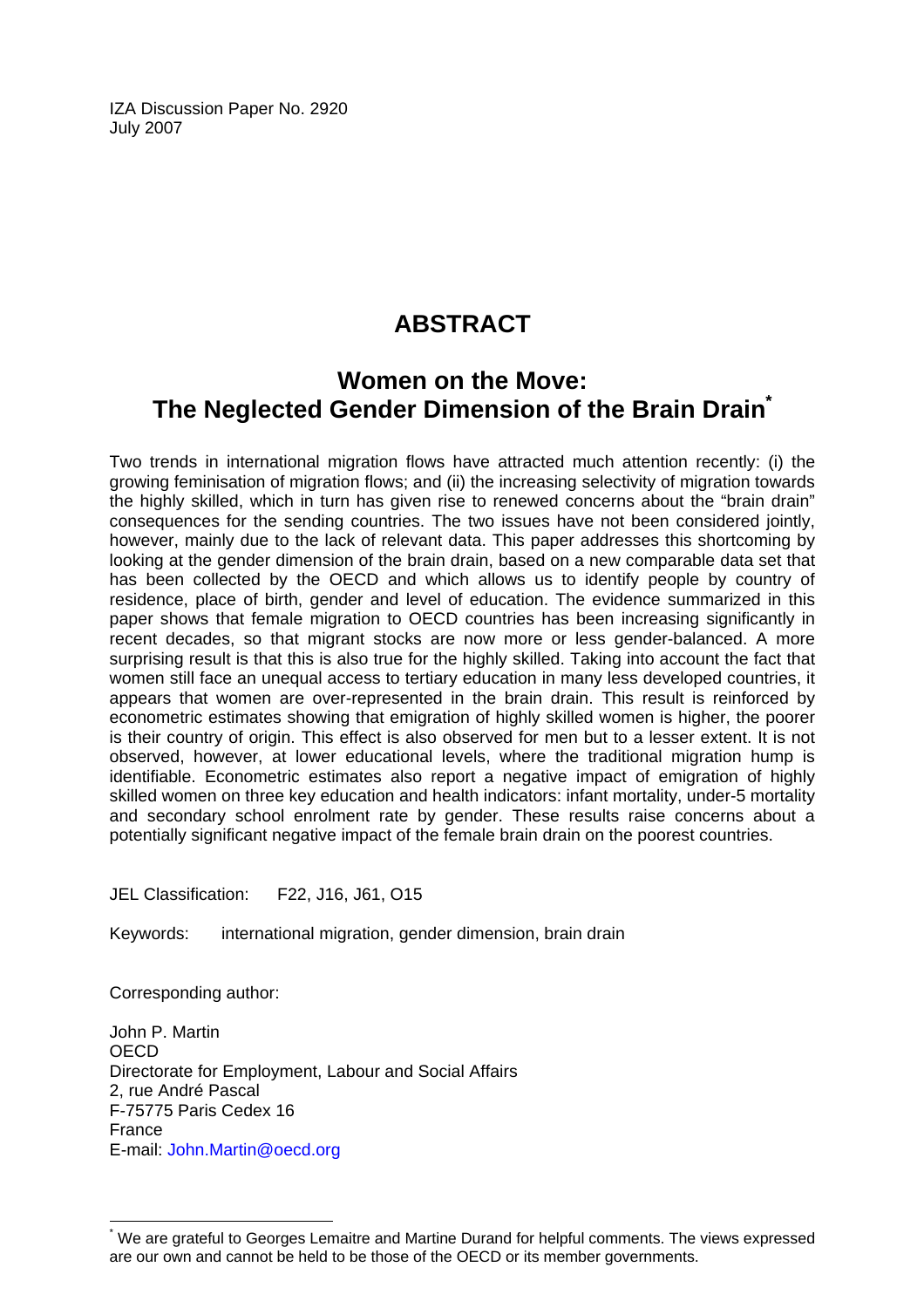#### *Introduction*

Two trends in international migration flows have attracted much attention recently: (i) the growing feminisation of migration flows; and (ii) the increasing selectivity of migration towards the highly skilled, which in turn has given rise to renewed concerns about the "brain drain" consequences for the sending countries. The two issues have not been considered jointly, however, mainly due to the lack of relevant data. This paper addresses this shortcoming by looking at the gender dimension of the brain drain, based on a new comparable data set that has been collected by the OECD and which allows us to identify people by country of residence, place of birth, gender and level of education.

As Oso and Garson (2005) noted, migration of women has tended to be overlooked in the literature for many years, the typical migrant being viewed as male. However, the situation has changed recently, reflecting the importance of family reunification flows and the growth of international recruitment in the service sector, notably in domestic services. As a result, there has been much greater interest in the role of migrant women and a new literature has emerged which stresses the role of women as primo-migrants and considers the impact on their children left behind (e.g. Ehrenreich and Hochschild 2002; Parreñas 2001). The specific role of immigrant women in remittances' flows and their uses is also being considered (World Bank 2007).

In the meantime, the literature on the brain drain has evolved significantly, taking in turn more positive or negative views on the effects of the international mobility of the highly skilled on origin countries (Dumont and Lemaître 2005). Recently, several authors have argued the case for a more positive view of the brain drain in terms of an increasing rate of return to education and incentives to train in sending countries. This hypothesis is controversial on both theoretical and empirical grounds (Commander *et al., 2004; Docquier and Rapoport, 2007*). More generally, one could also argue that it neglects the gender dimension of international migration which may be a major oversight in the light of research showing that highly educated women make a distinctive contribution to the social and economic development of developing countries (World Bank 2001). They play a key role in the education and health sectors, which are critical for development. Moreover, more educated women tend to have fewer children, contributing to lower the fertility rate. The education of mothers also has a positive impact on human capital accumulation (education and health) of their offspring (e.g. Schultz 1995).

As far as policies are concerned, a better understanding of the gender dimension of the brain drain would be of great interest for both origin and receiving countries. Migration and development policies do indeed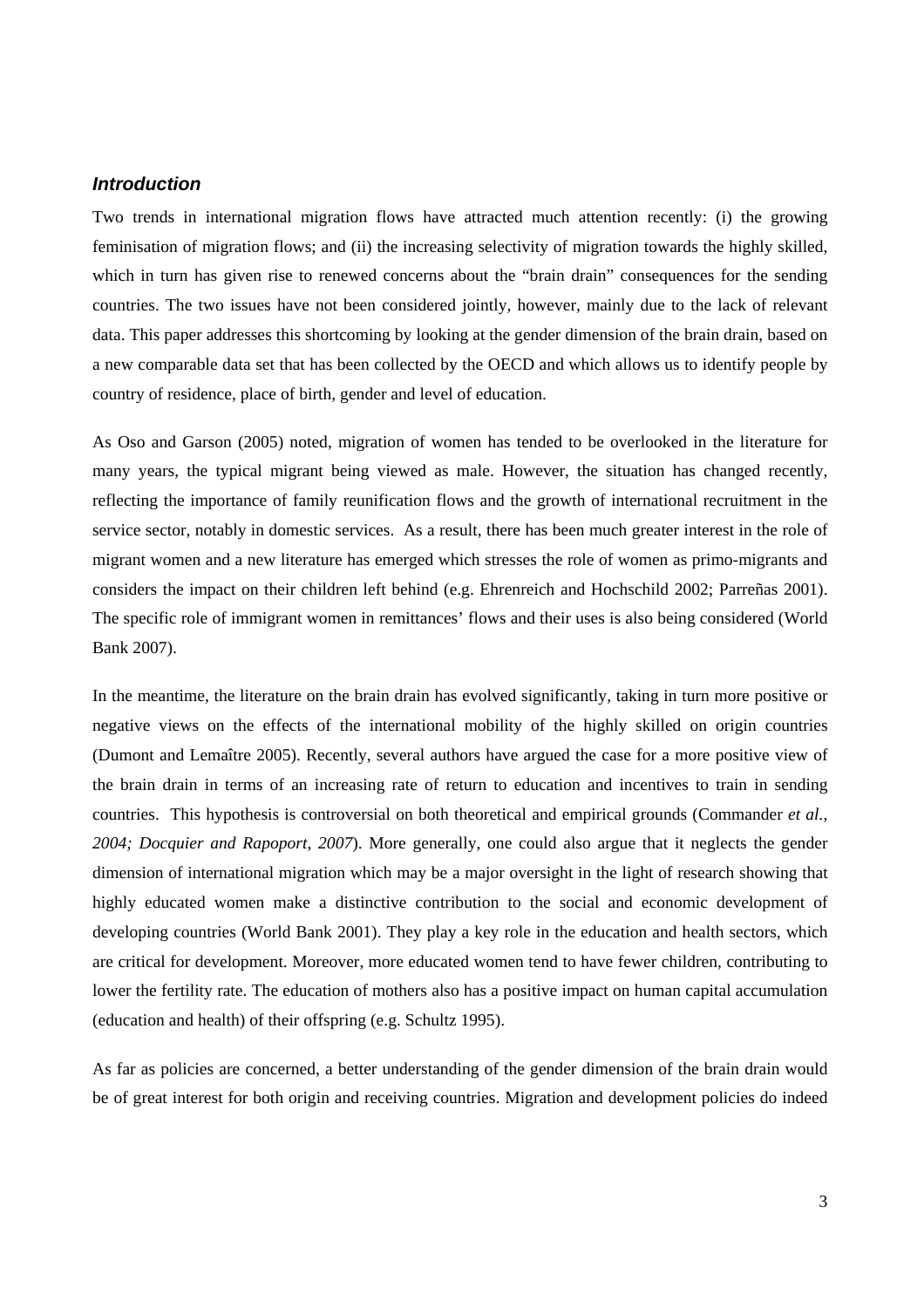impact both the gender composition of migration flows and the contribution of women to the economic and social development of their home country.<sup>[1](#page-4-0)</sup>

The paper is organised as follows. The first section paints a statistical picture of the importance of women in migration stocks and flows to OECD countries. The second section reviews the distribution by education levels of migrant women in OECD countries. The third section presents new evidence on the gender dimension of the brain drain and its main determinants. The fourth section looks at the impact of the brain drain by gender on key development indicators. The final section draws some conclusions.

<span id="page-4-0"></span><sup>|&</sup>lt;br>|<br>| <sup>1</sup> These issues were emphasised notably by the World Bank's Chief Economist, François Bourguignon, at the UN General Assembly High-Level Dialogue on International Migration and Development (September 2006, New York).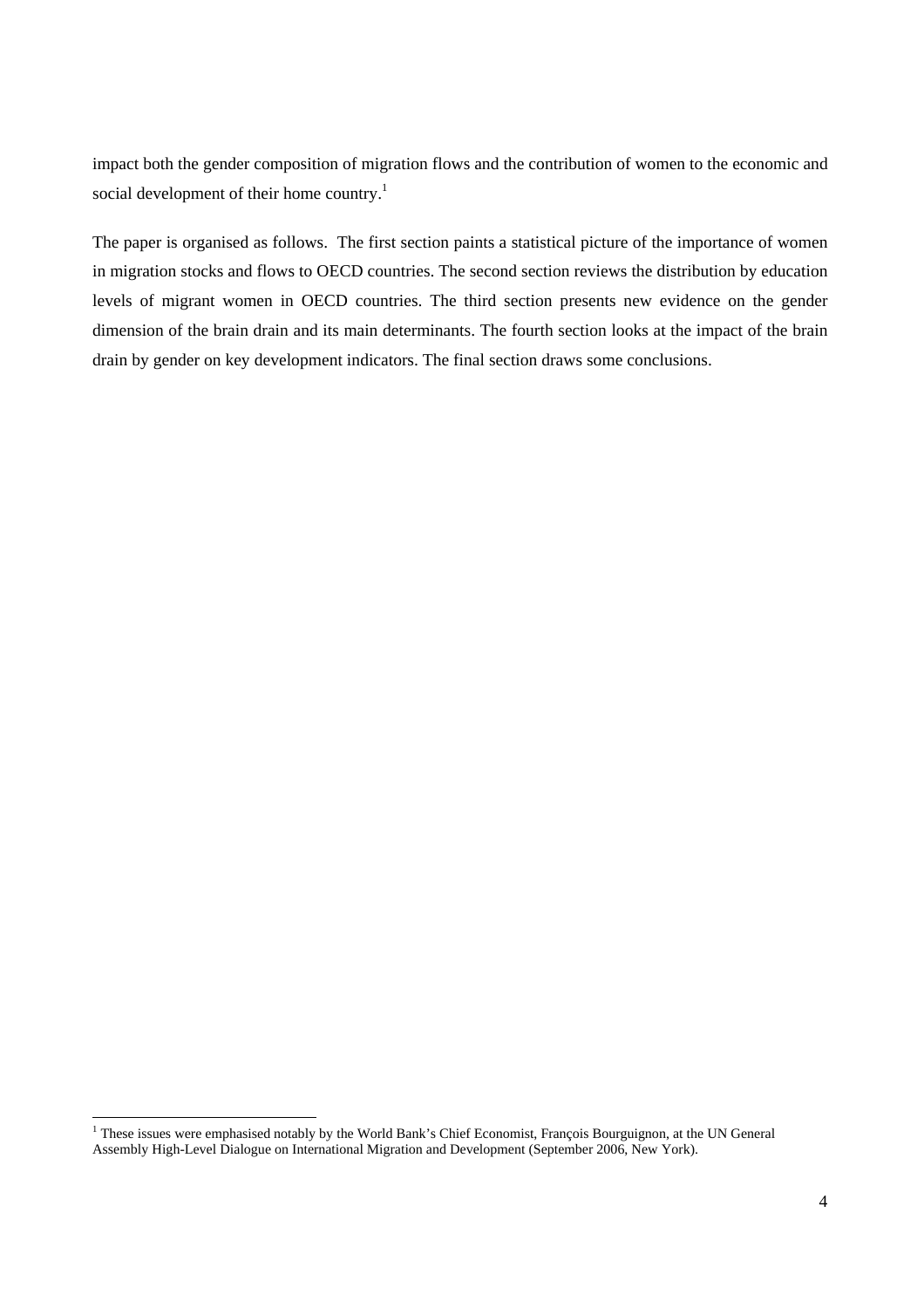#### *1. Women on the move*

According to the new data compiled by the OECD, around the year 2000, there were almost 39 million immigrant women aged 15 and over living in OECD countries (see Box 1). The main regions of birth of immigrant women are the OECD itself (17 millions), South and Central America and the Caribbean (9.4 millions), Asia (8.4 millions) and Africa (3.2 millions).

#### **Box 1: OECD international migration database on immigrants and expatriates**

Data by place of birth, gender and educational attainment are extracted from the OECD International Migration Database. See OECD (2007) for further details. This dataset comprises detailed information on the population aged 15+ around the year 2000 for 28 OECD countries (Korea and Iceland are not included) and more than 200 countries or regions of birth. The database includes information on educational attainment, gender, age, duration of stay, labour market status, occupation, sector of activity and field of study of foreign-born and native-born.

The OECD International Migration Database has been computed mainly from population censuses and population registers. For some countries and variables, however, labour force surveys have been used to complement these sources. This is the case, for instance, in the gender dimension for the Netherlands and Germany.

Education levels are defined according to the International Standard Classification of Education (ISCED). Three levels are distinguished: ISCED 0/1/2: Less than upper secondary; ISCED 3/4: Upper secondary and post-secondary non-tertiary; and ISCED 5/6: tertiary.

Women represent on average 51% of the total foreign-born population of OECD countries in 2000. More precisely, for all receiving countries except four (Germany, Mexico, Spain and Greece), $^2$  immigrant women are more numerous than men (see Chart 1). In Japan, the United Kingdom and Italy, more than 53% of immigrants are women. The figures are even higher in some Central and Eastern European countries, although this is mainly due to the age structure of their immigrant population.

<span id="page-5-0"></span> $\frac{1}{2}$  $2$  In Germany, Spain and Greece, 2005 Labour Force Survey data show that women are now representing a higher percentage of the foreign-born than males. This is due to the size and the shift in composition of recent migration waves. In southern European countries, for instance, labour migration accounts for the bulk of the flows and targets notably the domestic sectors where women tend to be predominant.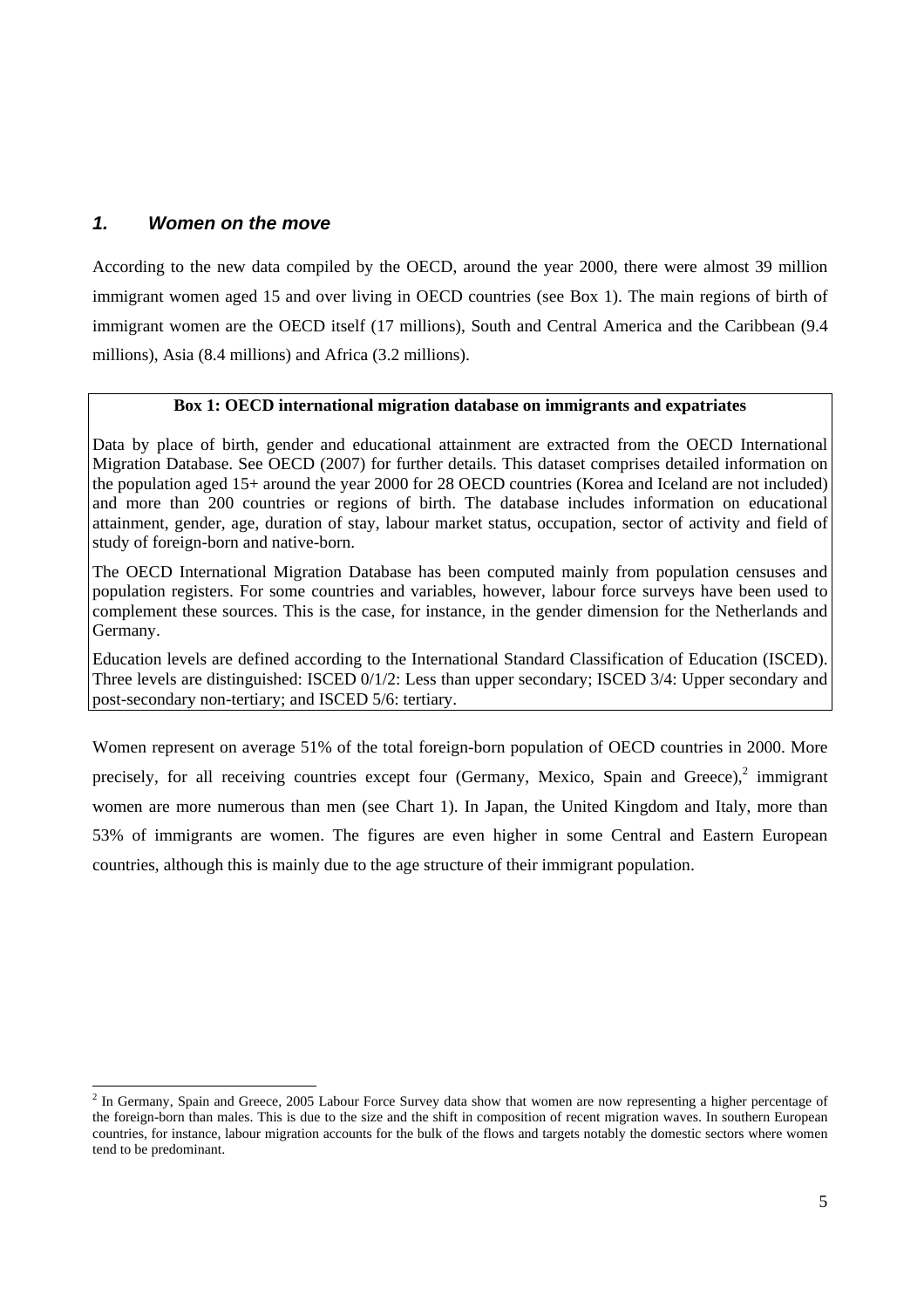

#### **Chart 1. Share of women in the immigrant population in OECD countries, Percentages , circa 2000**

How has the share of women in migration to OECD countries changed over time? Estimates by the United Nations (2006) presented in Chart 2 indicate that, for the world as a whole, the share of women among immigrants has risen slowly from 47% in the early 1960s to almost 50% in 2005. The same trend has been observed for the most developed countries, as defined by the United Nations (Europe, Northern America, Japan, Australia and New Zealand): 49% in 1960 and 52% in 2005. This evolution is even stronger for Europe alone, with an increase of 5 percentage points in the share of women among the foreign-born population over the same period. On the contrary, in Northern America, after a sharp increase between 1960 and 1980, the share of women in the foreign-born population has decreased by almost 3 percentage point between 1980 and 2005.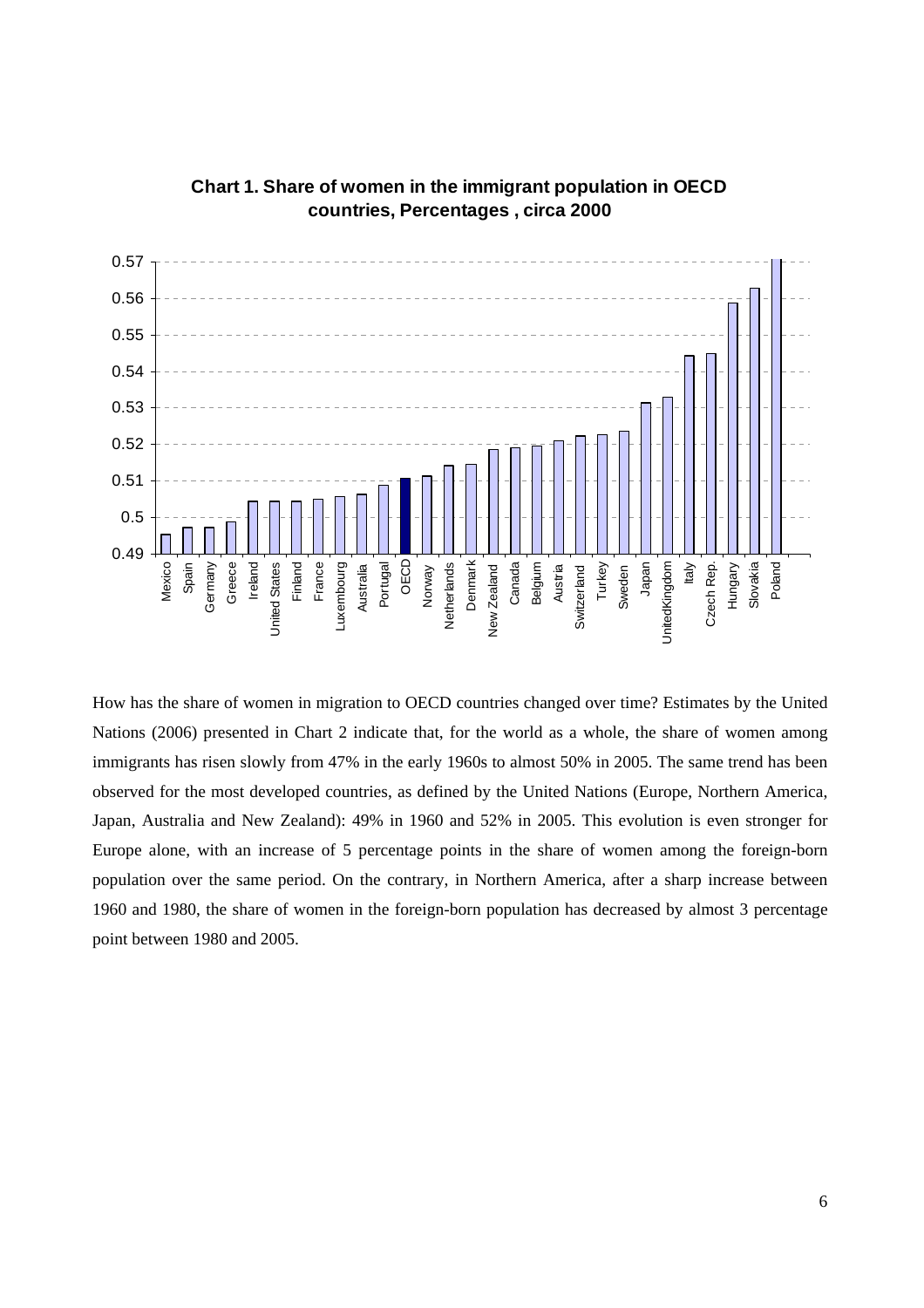

Chart 2. **Evolution of the share of women in the migrant population by main region, 1960-2005**

Chart 3. **Evolution of the share of women in the foreign-born population in selecetd OECD countries, 1900-2006**



Source: OECD censuses, authors' calculations.

Note: for Sweden and Belgium, data refer to foreigners instead of foreign-born.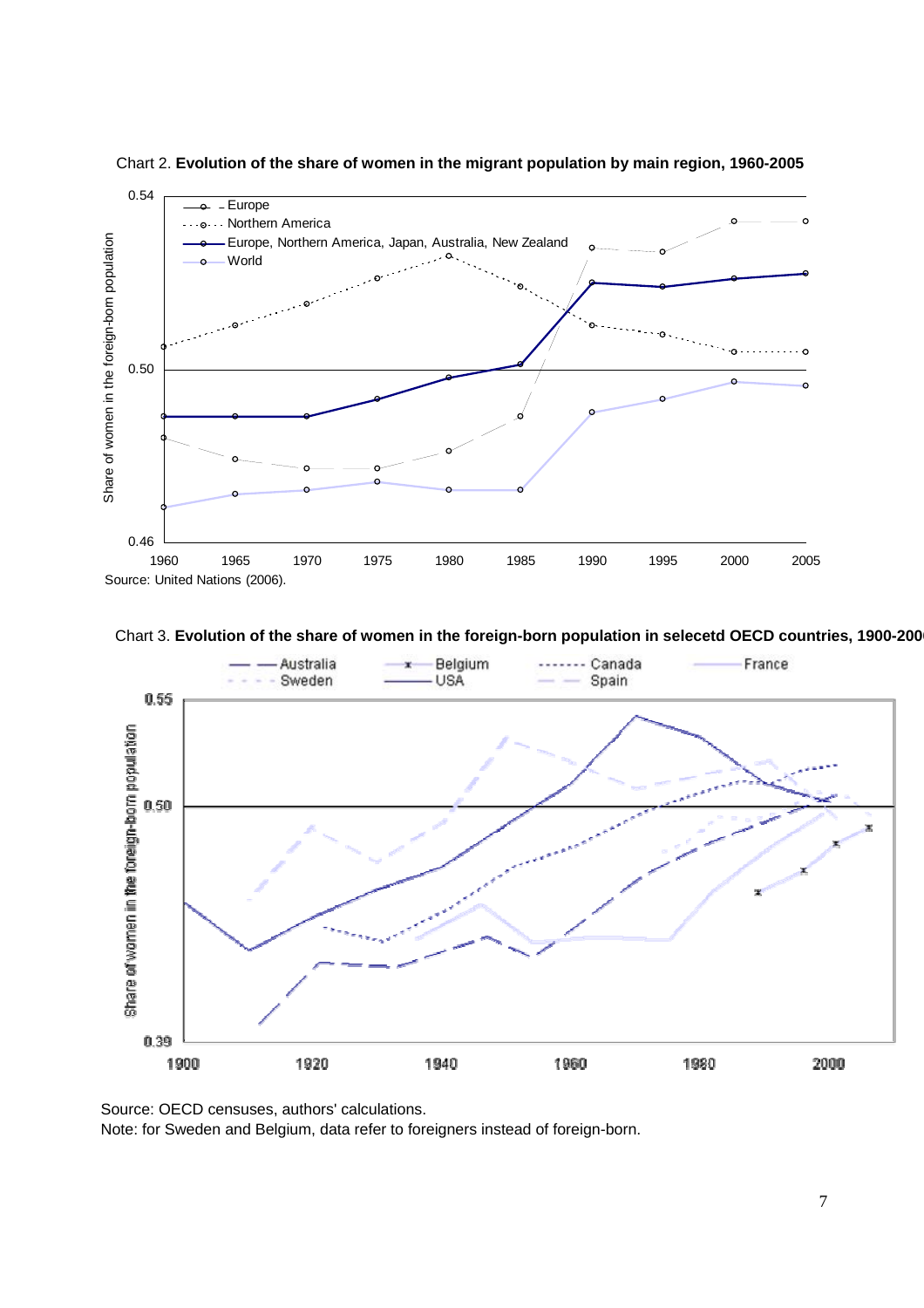For some OECD countries where population censuses are available over a long period, it is possible to chart a long time series of the share of women among immigrants, going back to 1900 (see Chart 3). Such data from Australia, Canada, Spain and the United States show that the share of women among immigrants at the beginning of the  $20<sup>th</sup>$  century was low, illustrating a male-dominated migration pattern.<sup>[3](#page-8-0)</sup> For all seven countries shown in the Chart, women migration rose gradually during the  $20<sup>th</sup>$  century.<sup>[4](#page-8-1)</sup> The increase starts later in France than in most other countries and corresponds to the opening up of family migration. In Canada and Australia, the rise has been quite steady since at least 1930, including after the implementation of selective migration policies. For Sweden, a moderate decline in the share of women is observed in the most recent years, after a steep increase from 1973 to 1998.

In the United States, the percentage of women increased until 1970 but started to decline afterwards. This trend partly reflects a changing pattern in the country of origin of migrants: while European migrants represented 75% of the foreign-born population of the country in 1960, they accounted for only 16% in 2000. During the same period, the share of Asian immigrants rose from 5% to 26% and that of Latin American immigrants from 9% to 44% (Mexican immigrants alone accounting for almost 23% in 2000, against 6% in 1960). Although the gender mix of the recent European migration to the United States is balanced – with an equal share of men and women – this is not the case for the inflows from Asia and Latin America. The gender balance among migrants from Asian countries is tilted slightly in favour of women (52% on average), while the share of women among Latin American migrants is below 50%, with the most recent inflows being even more masculine<sup>[5](#page-8-2)</sup>.

In sum, this review of the data on the gender dimension of migration stocks and flows highlights two stylised facts. First, looking on average across OECD countries, there is now a rough gender balance in inflows, so in this sense migration inflows mirror the gender mix of the native-born population! Second, the current situation and recent evolution is a break from historical trends when most migrants were male, reflecting a range of factors such as growing family reunification, changing economic structures with the shift to post-industrial economies, and rising female educational attainment in origin countries.

<span id="page-8-0"></span> <sup>3</sup> Hatton and Williamson (2006) point out that *"… in almost every decade between the 1820s and the 1890s, more than three-fifths of immigrants to the United States were males. It appears that those who were less involved in the formal labor market, such as children and females, were less likely to be international migrants, since they were less responsive to labor market conditions … Emigrants in 1900 were certainly different from those in 1800. Early nineteenth-century migrations often took place as family groups, with those who emigrated intent on acquiring land and settling at some overseas frontier"*. (p. 79)

<span id="page-8-1"></span><sup>&</sup>lt;sup>4</sup> This pattern is unchanged when one looks at the relative share of women in the foreign-born population (i.e. compared to the gender mix of the native-born) instead of the absolute share.

<span id="page-8-2"></span> $<sup>5</sup>$  Among the migrants who arrived from Latin America between 1995 and 1997, only 46% were women, this share was 44% for</sup> the 1997-1999 wave and 41% for those who arrived in 1999-2000. This gender bias is even stronger for Mexican migrants, with respectively 43%, 40% and 37% of women in the successive waves.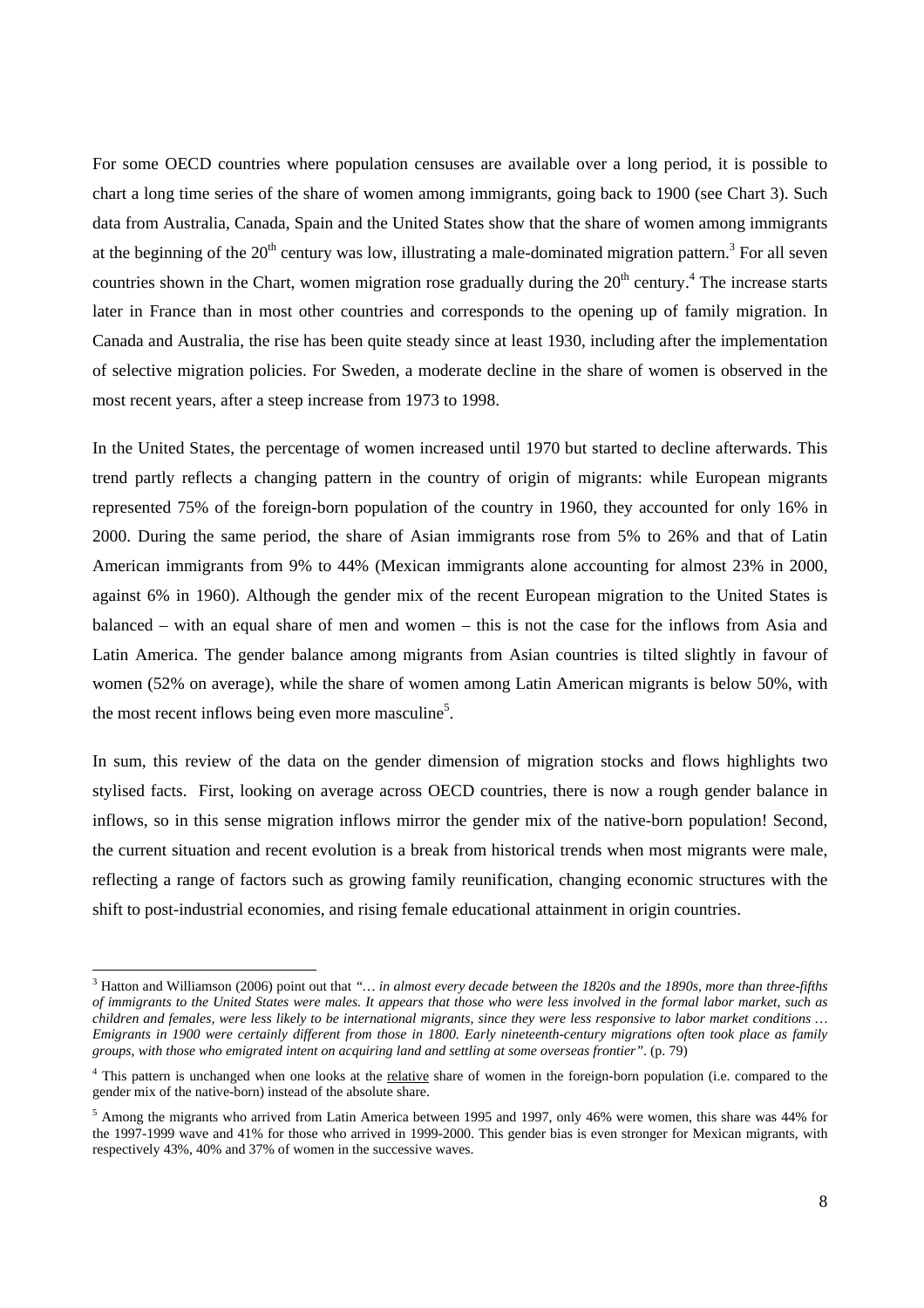#### *2. International mobility of highly skilled women*

In recent years, the increasing mobility of the highly skilled has been highlighted as a by-product of the implementation of more selective labour migration policies in OECD countries, notably in Europe, and the increasing demand for skills in general in a context of population ageing.

Perhaps because it has been too readily assumed that spouses in the family migration programmes were mainly women whose qualifications were not selected directly or did not match labour market needs, or that jobs in domestic services, mainly held by recent immigrant women, were not highly qualified, the gender dimension of the international mobility of the highly skilled has been almost entirely neglected. Nonetheless, immigrant women play an important role in the health and long-term care sectors, but also in other highly skilled services. Furthermore, recent research has shown that, even when immigrant women are working in low-skilled occupations, they tend to hold, more often than their male counterparts, higher education qualifications, illustrating a greater exposure to so-called "over-qualification" (Dumont and Monso 2007).

As a matter of fact, if the share of immigrants holding a tertiary degree is higher for men than for women, the differences are not very large (Chart 4), generally below 3 percentage points<sup>6</sup>. In Australia, for instance, highly skilled migration is almost gender-balanced. In the United States, the main receiving country of foreign human capital, 26.6% of immigrant men had a tertiary degree in 2000 as compared to 25.6% for immigrant women.

<span id="page-9-0"></span> <sup>6</sup> <sup>6</sup> The phenomenon of so-called "assortative mating" whereby individuals with high educational qualifications seek spouses with similar characteristics can help account for the fact that while the directly selected part of the migration inflow in countries such as Australia, Canada and New Zealand ranges from 20-25%, the selection process implicitly extends to a much higher proportion of entering immigrants, principally via the family route. For further details, see OECD (2006, Part II).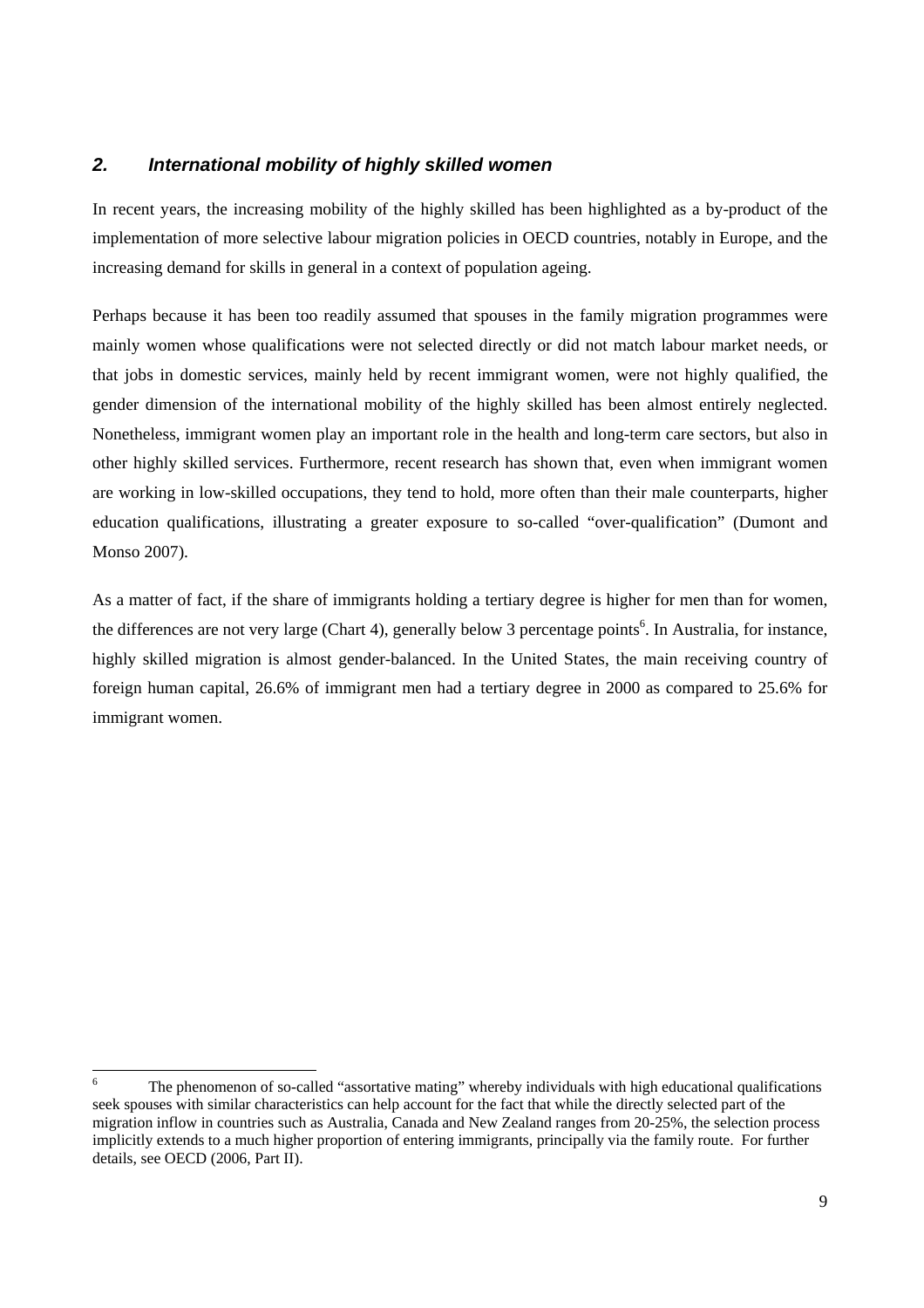

Chart 4. **Share of tertiary-educated immigrants by gender in selected OECD countries, circa 2000**

In absolute terms, because of the increasing feminisation of migration inflows mentioned previously, the number of highly skilled immigrant women can outstrip that of their male counterparts. This is the case for instance in the United Kingdom (+44 thousands), in Canada (+22 thousands) and in Sweden (+16 thousands). More surprisingly, this is also true in Italy (+37 thousands) and in Greece (+19 thousands). However, this is not the case for the OECD as a whole, notably because of the relatively low numbers of highly skilled foreign-born women in some important immigration countries such as Germany  $(-145)$ thousands) and to a lesser extent France (-48 thousands) and Switzerland (-35 thousands).

Asian migration has dominated highly skilled immigration over the past few decades (OECD 2002). Indian IT specialists and doctors, Filipino nurses or Chinese professionals are emblematic of this phenomenon. Engineers originating from the former USSR are also a significant group among highly skilled immigrants, as well as highly skilled workers from two OECD countries, namely the United Kingdom and Germany. Looking at women, the picture does not change fundamentally except that the Philippines takes the lead and appears as the main origin country for tertiary educated women in OECD countries (see Table 1).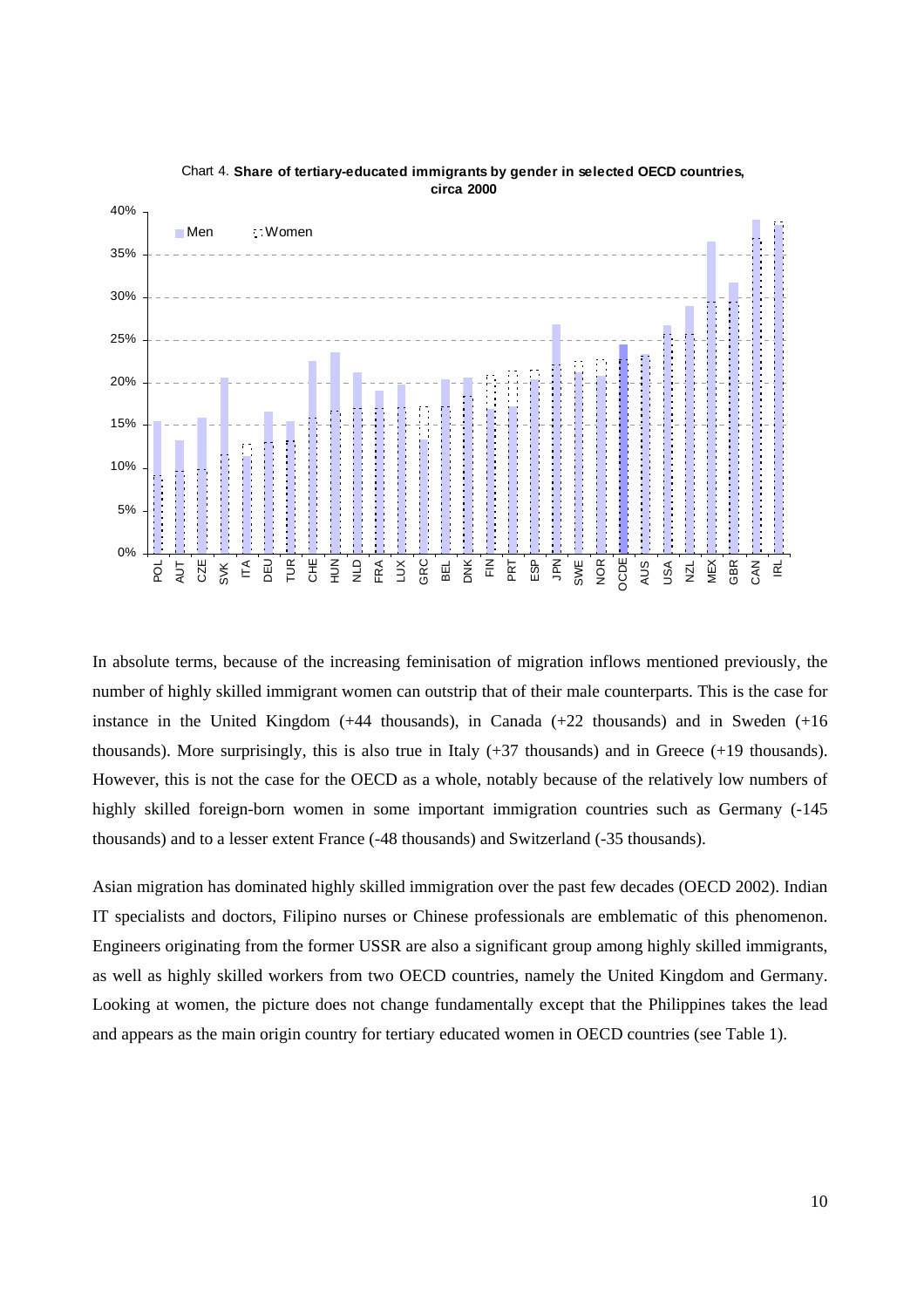#### Table 1. **Main origin countries for highly skilled immigrants in OECD countries by gender, numbers, circa 2000(1)**

| <b>Country of birth</b> | Female  | Male    | Total   |  |
|-------------------------|---------|---------|---------|--|
| Philippines             | 562215  | 325262  | 562215  |  |
| United Kingdom          | 509887  | 565273  | 509887  |  |
| Former USSR             | 506999  | 423151  | 506999  |  |
| Germany                 | 440991  | 415688  | 440991  |  |
| India                   | 429547  | 570019  | 429547  |  |
| China                   | 400495  | 416471  | 400495  |  |
| Poland                  | 235147  | 211349  | 235147  |  |
| Mexico                  | 234781  | 239291  | 234781  |  |
| Canada                  | 217106  | 205061  | 217106  |  |
| <b>United States</b>    | 205847  | 185601  | 205847  |  |
| France                  | 199630  | 166184  | 199630  |  |
| Japan                   | 157724  | 119744  | 157724  |  |
| Vietnam                 | 156349  | 193292  | 156349  |  |
| <b>Chinese Taipei</b>   | 140840  | 122246  | 140840  |  |
| Jamaica                 | 122800  | 67912   | 122800  |  |
| Former Yugoslavia       | 118048  | 148780  | 118048  |  |
| Italy                   | 114302  | 158884  | 114302  |  |
| Cuba                    | 111521  | 109530  | 111521  |  |
| Iran                    | 110939  | 171761  | 110939  |  |
| Romania                 | 110715  | 115341  | 110715  |  |
| Total                   | 8812173 | 9041503 | 8812173 |  |

1. Countries are ordered from highest to lowest in terms of the number of highly skilled female immigrants.

Source: OECD censuses, authors' calculations.

#### *3. The gender dimension of the brain drain*

The fact that there are almost as many highly skilled immigrant women in OECD countries as men, together with the fact that, despite some progress, women face persisting inequalities in access to tertiary education in less developed countries (UNESCO 2004; Wils and Goujon 1998), raises serious concerns in terms of their brain drain.

Combining the OECD International Migration Database to identify immigrants in OECD countries by detailed country of birth and education level, the Barro and Lee (2000) database for the educational structure of the population in origin countries and population data from the United Nations, it is possible to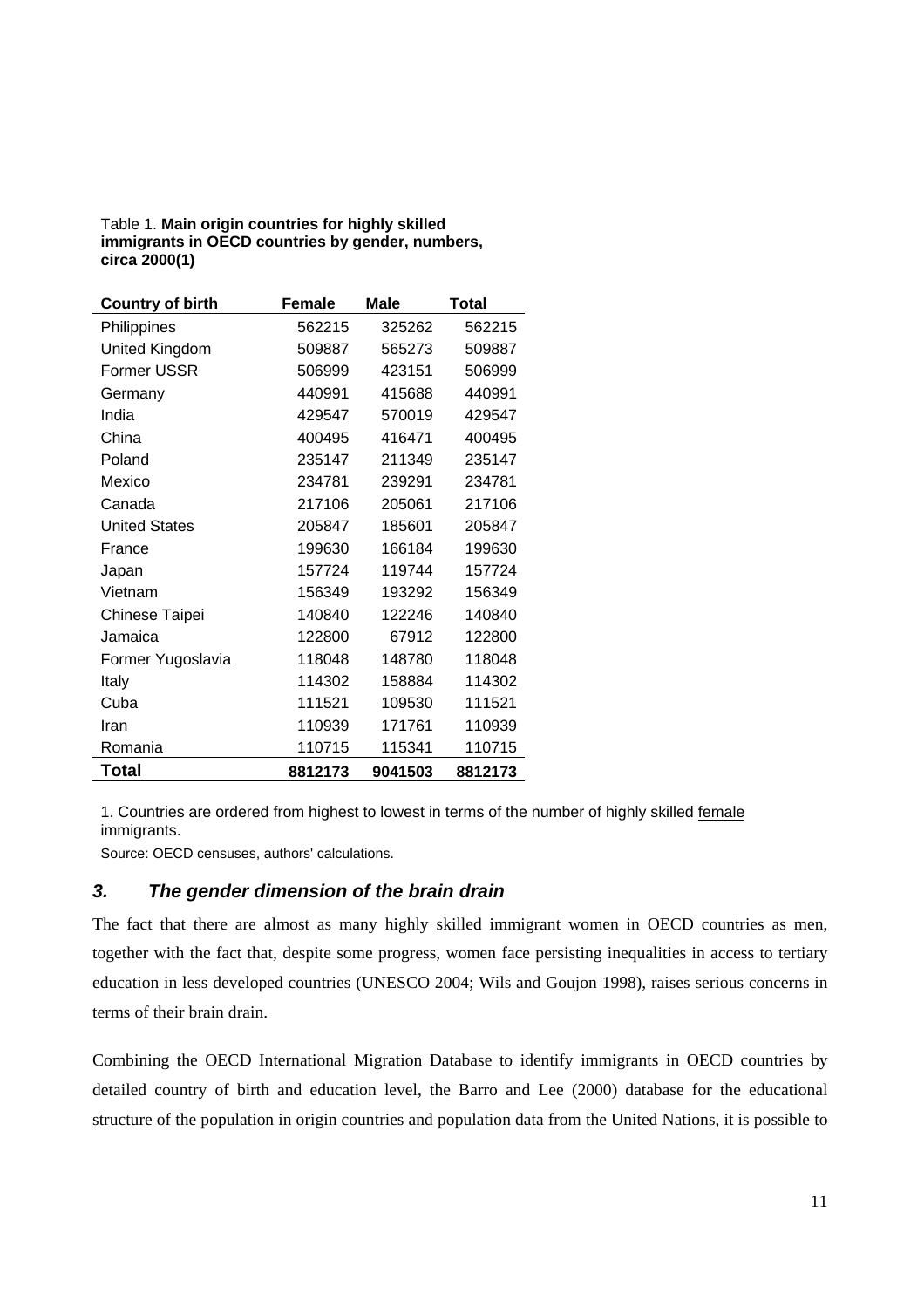compute emigration rates<sup>[7](#page-12-0)</sup> by educational attainment and gender for just over 100 countries (25 OECD members and 79 non-OECD countries).

Comparing male and female highly skilled emigration rates shows that women are proportionally more likely to emigrate to the OECD. This is true globally, as the average emigration rate of tertiary educated women is 17.6% as compared to 13.1% for men, but it also holds for almost all origin countries (see Chart 5). The 5 countries with the highest emigration rates for females are all from the Caribbean except Guinea-Bissau. They also rank first for male emigration rates.





Average emigration rates at the regional level reveal some interesting regularities and differences (see Table 2). In particular, while there is no gender difference in the brain drain for people born in Europe, the gender gap is large for African countries: the average emigration rate is 27.7% for tertiary-educated women, almost 11 percentage points higher than for tertiary-educated men. A significant gender bias in the

<span id="page-12-0"></span><sup>-&</sup>lt;br>7 <sup>7</sup> The *emigration rate* for a given country is defined as the ratio of the emigrant population aged 15+ (i.e. people born in this country and living in an OECD country) to the native population 15+ (the emigrants plus the resident population of the country). More formally, let *Mieg* be the number of migrants of gender *g*, with skill level *e* born in country *i* and living in the OECD and *Nieg* the corresponding non-migrant segment of the population in the origin country (i.e. gender *g*, skill level *e* and born and living in country *i*). The emigration rate is then defined as  $m_{ieg} = M_{ieg} / (M_{ieg} + N_{ieg})$ .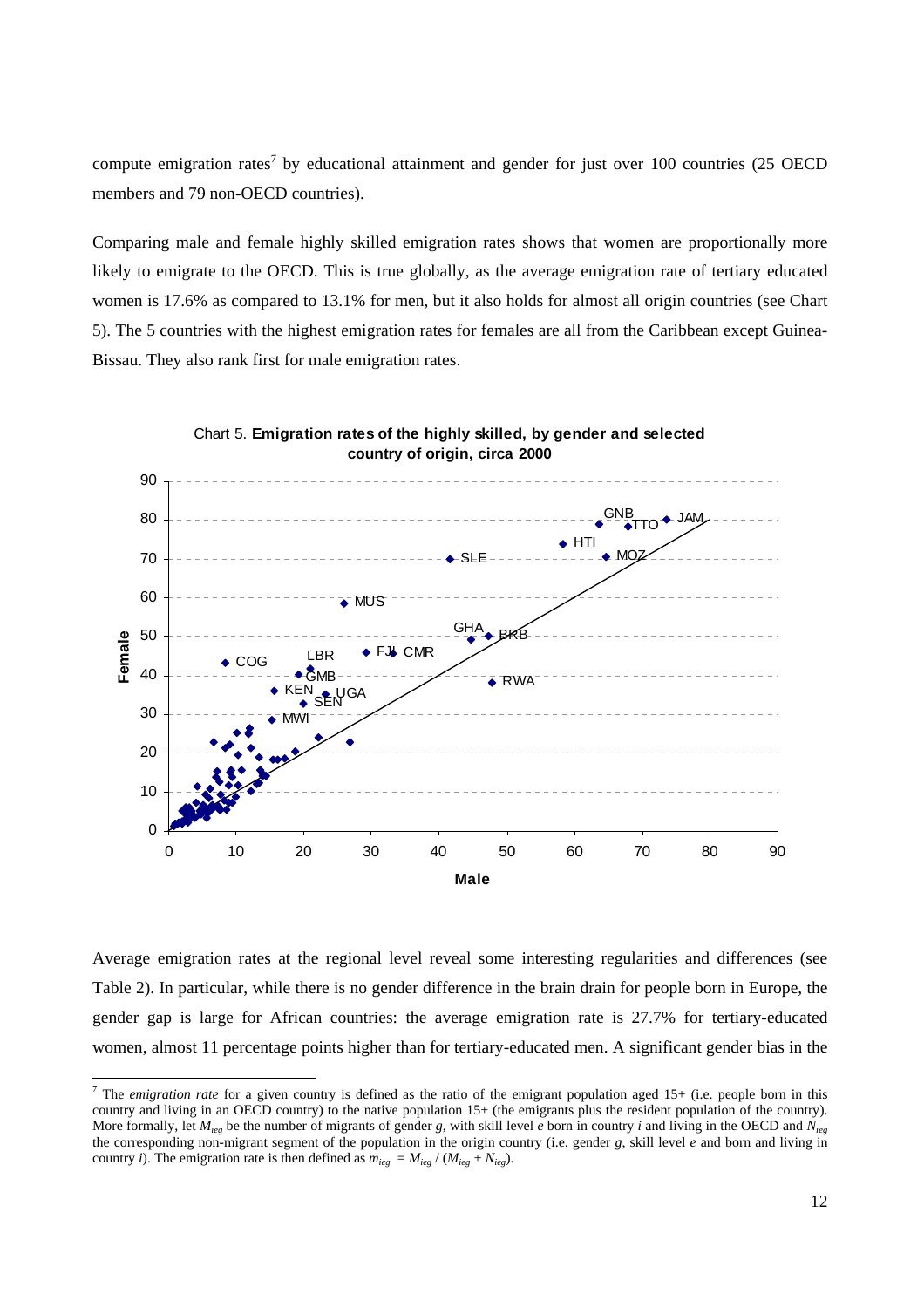emigration rate of the highly skilled is also found for Latin America and Oceania and, to a lesser extent, for Asia.

| Table 2. Average emigration rates, by |       |      |  |  |  |  |
|---------------------------------------|-------|------|--|--|--|--|
| region, sex and education, circa 2000 |       |      |  |  |  |  |
|                                       | Women | Men  |  |  |  |  |
| Africa                                |       |      |  |  |  |  |
| Primary education                     | 0.9   | 1.0  |  |  |  |  |
| Secondary education                   | 3.9   | 4.1  |  |  |  |  |
| Tertiary education                    | 27.7  | 17.1 |  |  |  |  |
| Asia                                  |       |      |  |  |  |  |
| Primary education                     | 0.9   | 0.9  |  |  |  |  |
| Secondary education                   | 1.9   | 1.6  |  |  |  |  |
| Tertiary education                    | 7.3   | 6.1  |  |  |  |  |
| <b>Europe</b>                         |       |      |  |  |  |  |
| Primary education                     | 6.5   | 6.4  |  |  |  |  |
| Secondary education                   | 7.4   | 6.8  |  |  |  |  |
| Tertiary education                    | 10.4  | 9.9  |  |  |  |  |
| <b>Northern America</b>               |       |      |  |  |  |  |
| Primary education                     | 2.1   | 1.6  |  |  |  |  |
| Secondary education                   | 3.7   | 2.5  |  |  |  |  |
| Tertiary education                    | 3.5   | 4.1  |  |  |  |  |
| Oceania                               |       |      |  |  |  |  |
| Primary education                     | 8.5   | 7.0  |  |  |  |  |
| Secondary education                   | 9.7   | 10.4 |  |  |  |  |
| Tertiary education                    | 23.8  | 16.5 |  |  |  |  |
| <b>Latin America</b>                  |       |      |  |  |  |  |
| Primary education                     | 6.6   | 6.5  |  |  |  |  |
| Secondary education                   | 13.1  | 12.5 |  |  |  |  |
| Tertiary education                    | 21.1  | 17.9 |  |  |  |  |

Source: OECD censuses, authors' calculations.

Are there specific country characteristics leading to a greater gender bias in the brain drain? In seeking to answer this question, we estimate the following equation:

$$
\log (m_{ieg} / (1 - m_{ieg})) = C + \alpha \log (POP_i) + \beta \log (GDPpc_i) + \theta X_i + \delta_e + \gamma_g + \delta_e \times \gamma_g + \varepsilon_{ieg}
$$

The dependent variable log ( $m_{ieg}$  / (1 –  $m_{ieg}$ ) is a logistic transformation of the gender, education and country-specific emigration rate *mieg*. The covariates are the total population of country *i* in 2000 (*POPi*), the average gross domestic product per capita of the country *i* over the period 1985-2000 in purchasing power parity (*GDPpci*) and a set *Xi* of country-specific indicator variables (the official country language–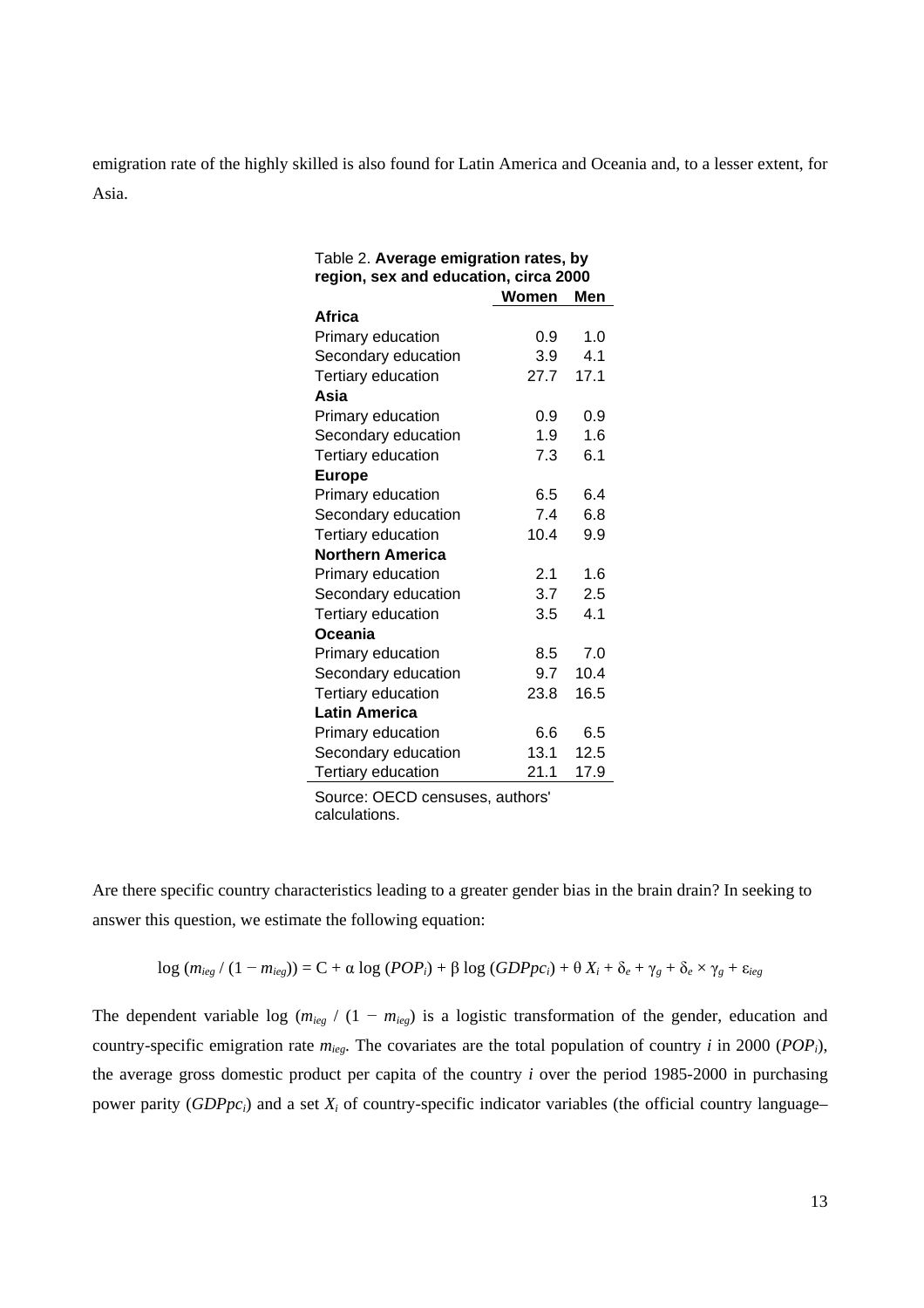English, French or Spanish – and whether the country is an island). C is the constant term and  $\varepsilon_{ieg}$  is an error term.

For each country, we have six emigration rates (3 for men and 3 for women, corresponding to the three different education levels). In the pooled estimations, where all the observations are included, dummy variables by levels of education ( $\delta_e$ ) and gender ( $\gamma_g$ ) are added. Introducing the interaction term  $\delta_e \times \gamma_g$ implies that the effect of education on the emigration rate can vary by gender. In a second set of regressions, the relation between the emigration rate and country-specific variables are estimated separately for each level of education and gender, leading to a set of 6 independent regressions. In all the regressions, the standard errors were corrected for heteroscedasticity.

The first two regressions in Table 3 refer to the pooled sample: Column 1 includes all countries while Column 2 excludes the OECD countries<sup>[8](#page-14-0)</sup>. They tend to confirm the usual findings according to which emigration rates are higher for smaller countries and islands, but find no robust impact of language or the origin country's level of development<sup>9</sup> (e.g. Docquier *et al.* 2007, Dumont and Lemaître 2005). These first estimates also highlight the selectivity of international migration towards the highly skilled. For the non-OECD countries, women holding a secondary degree have a probability to emigrate which is 2 percentage points higher than those with only primary education, while the difference in the emigration rate between tertiary-educated and primary-educated women is much higher at 13 percentage points.

The effect of gender is specifically associated with the level of education, in the sense that women with primary educational attainment do not have a significantly different probability to emigrate than their male counterparts. This is not true, however, for those holding a secondary or a tertiary degree, as illustrated by the statistically significant interaction coefficients between gender and education in the pooled estimations (Columns 1 and 2).

<span id="page-14-0"></span> $\frac{1}{8}$ <sup>8</sup> Because of their importance with regard to international migration flows, Mexico and Turkey are not excluded from the smaller sample in Column 2.

<span id="page-14-1"></span><sup>&</sup>lt;sup>9</sup> However, GDP per capita is significant at the 5% level in the larger sample and Spanish language is significant in the smaller sample (without OECD countries but including Mexico and Turkey).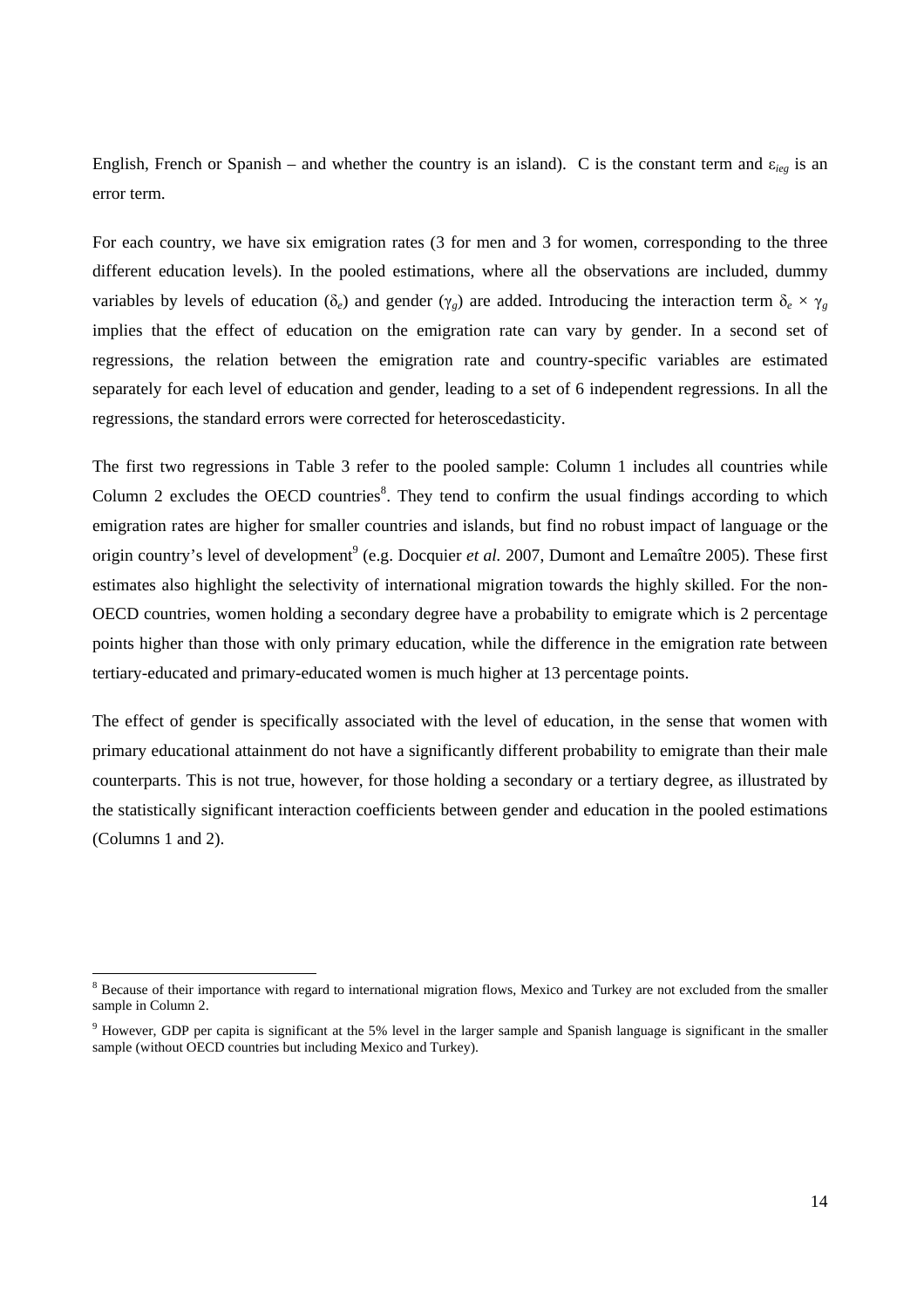Table 3. **Estimation of the main covariates of the emigration rate by gender and level of education (OLS)**

|                                | (1)        | (2)         | (3)       | (4)       | (5)        | (6)        | (7)             | (8)             |
|--------------------------------|------------|-------------|-----------|-----------|------------|------------|-----------------|-----------------|
|                                | All        | All non-    | Men       | Women     | Men        | Women      | Men             | Women           |
|                                |            | <b>OECD</b> | Primary   | Primary   | Secondary  | Secondary  | <b>Tertiary</b> | <b>Tertiary</b> |
| Constant                       | $-1.023$   | $-0.303$    | $-5.756+$ | $-6.532*$ | 3.121      | 2.414      | $5.763*$        | $7.471**$       |
|                                | (1.76)     | (2.36)      | (3.01)    | (2.71)    | (2.96)     | (2.23)     | (2.19)          | (2.39)          |
| Population 2000 (log)          | $-0.338**$ | $-0.342**$  | $-0.287*$ | $-0.279*$ | $-0.430**$ | $-0.348**$ | $-0.367**$      | $-0.340**$      |
|                                | (0.08)     | (0.09)      | (0.12)    | (0.11)    | (0.11)     | (0.10)     | (0.08)          | (0.09)          |
| GDP per cap 85-2000 (log)      | $0.209*$   | 0.0707      | $0.634**$ | $0.705**$ | $-0.0125$  | $-0.0743$  | $-0.291*$       | $-0.538**$      |
|                                | (0.09)     | (0.15)      | (0.20)    | (0.18)    | (0.18)     | (0.14)     | (0.14)          | (0.16)          |
| Island                         | $0.911*$   | 1.229**     | 1.503**   | $1.661**$ | 1.086**    | $1.113**$  | $0.936*$        | 1.075**         |
|                                | (0.35)     | (0.39)      | (0.52)    | (0.47)    | (0.40)     | (0.39)     | (0.37)          | (0.37)          |
| Language                       |            |             |           |           |            |            |                 |                 |
| English                        | 0.0678     | 0.129       | $-0.039$  | 0.107     | $-0.273$   | $-0.109$   | 0.441           | $0.649*$        |
|                                | (0.26)     | (0.30)      | (0.41)    | (0.37)    | (0.34)     | (0.29)     | (0.29)          | (0.32)          |
| Spanish                        | 0.429      | $0.658*$    | 1.186**   | 1.299**   | 1.079**    | $1.034**$  | $-0.359$        | $-0.292$        |
|                                | (0.26)     | (0.29)      | (0.41)    | (0.37)    | (0.35)     | (0.31)     | (0.24)          | (0.27)          |
| French                         | 0.355      | 0.35        | 0.388     | 0.416     | 0.103      | 0.347      | 0.19            | $0.656+$        |
|                                | (0.25)     | (0.38)      | (0.55)    | (0.48)    | (0.45)     | (0.33)     | (0.36)          | (0.37)          |
| Education (ref.: primary)      |            |             |           |           |            |            |                 |                 |
| Secondary                      | $0.961**$  | $1.220**$   |           |           |            |            |                 |                 |
|                                | (0.10)     | (0.11)      |           |           |            |            |                 |                 |
| Tertiary                       | $2.128**$  | 2.595**     |           |           |            |            |                 |                 |
|                                | (0.16)     | (0.18)      |           |           |            |            |                 |                 |
| Gender (ref.: men)             |            |             |           |           |            |            |                 |                 |
| Women                          | $0.0521 +$ | 0.0327      |           |           |            |            |                 |                 |
|                                | (0.03)     | (0.04)      |           |           |            |            |                 |                 |
| Women * Secondary<br>Education | $0.169**$  | $0.199**$   |           |           |            |            |                 |                 |
|                                | (0.05)     | (0.06)      |           |           |            |            |                 |                 |
| Women * Tertiary Education     | $0.276**$  | $0.374**$   |           |           |            |            |                 |                 |
|                                | (0.06)     | (0.06)      |           |           |            |            |                 |                 |
| Observations                   | 600        | 450         | 75        | 75        | 75         | 75         | ${\bf 75}$      | 75              |
| R-squared                      | 0.48       | 0.56        | 0.45      | 0.53      | 0.43       | 0.4        | 0.5             | 0.55            |

Note: Robust standard errors in parentheses; \*\* p<0.01, \* p<0.05, + p<0.1. Source: OECD censuses, authors' calculations.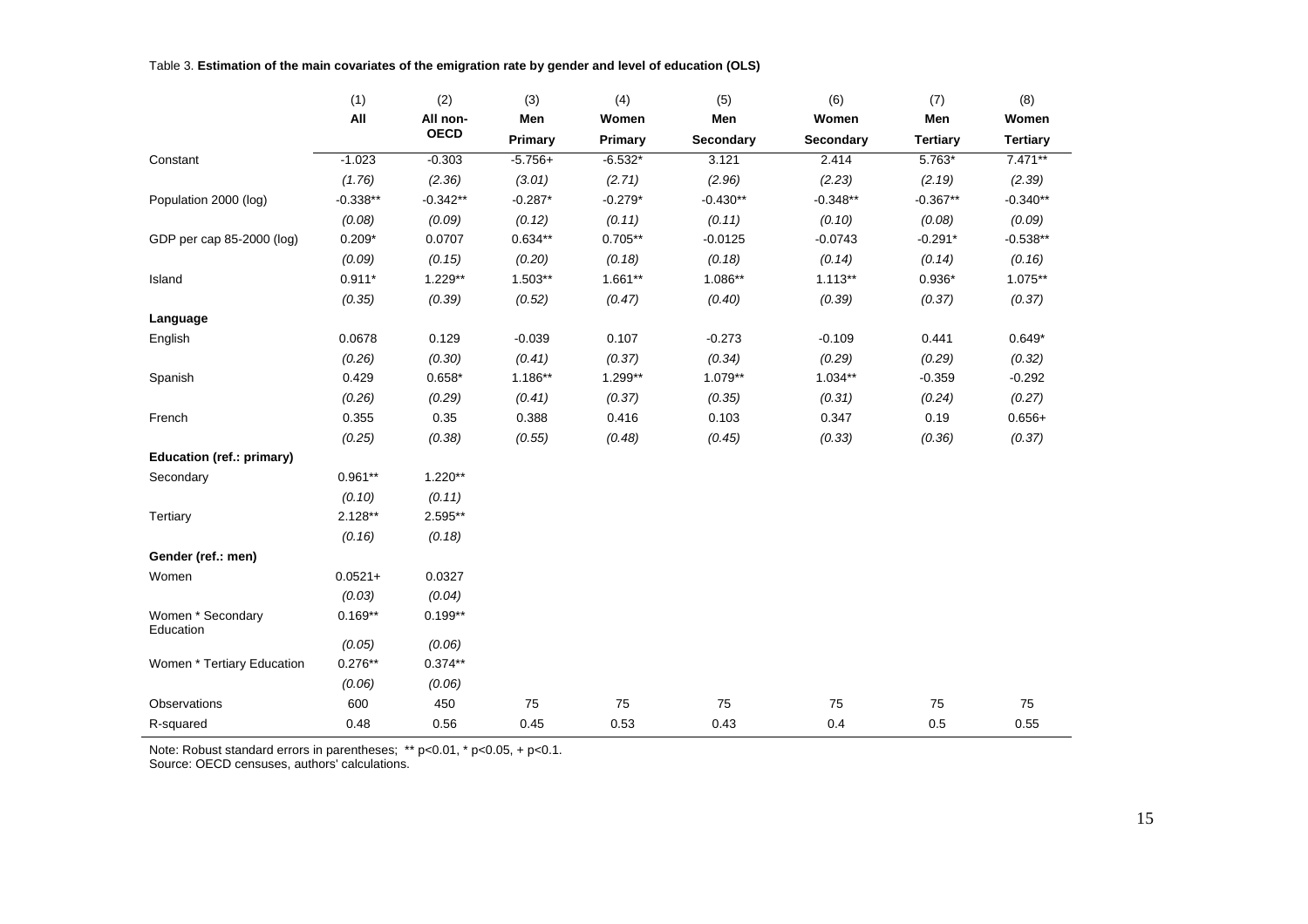The second set of regressions (Columns 3 to 8) considers the covariates of the emigration rate separately for men and women and different education levels for non-OECD countries. As a result, all coefficients are allowed to vary. Two interesting results need to be emphasised: (i) the effect of the language variable; and (ii) the distinct effect of the origin country's level of development for men and women.

First, it appears that originating from a Spanish-speaking country increases the emigration opportunities for all except the highly skilled. More surprisingly, originating from an English-speaking country does not raise emigration, except for tertiary-educated women (idem but to a lesser extent for emigration from a French-speaking country).

Secondly, the level of development, as proxied by GDP per capita in PPPs, has a positive effect on emigration of people with primary education which vanishes at higher levels of education. This effect can be interpreted in relation to the so-called "migration hump" hypothesis, which assumes that increases in income at lower levels can foster international migration as they help to pay for the fixed costs associated with migration (Martin and Taylor 1996). Assuming a sufficiently high return to education, it is therefore possible that this effect does not apply to people with secondary or tertiary education. The estimates in Table 3 tend to support this hypothesis: at higher levels, the GDP per capita variable is negatively correlated to the emigration rate of men and women.

Even more interesting is the fact that, for the highly skilled, the absolute value of the GDP per capita coefficient is higher for women than for men. This means that poorer countries are more affected by the emigration of highly skilled women. One possible explanation is that in the poorest countries, the opportunities for highly educated women are much narrower than for men, because of higher gender inequalities, leading to higher potential returns from migration for women $10,11$ . This effect may be supplemented by a pull effect associated to the fact that women tend to be concentrated in sectors (notably education, health) for which the demand is particularly high in OECD countries.

In order to illustrate the relationship between the level of development of the origin country and emigration rates, we produce kernel regression estimates for expatriation rates with GDP per capita "normalized" to

<span id="page-16-0"></span> $10$  For a discussion of this argument, see for instance in United Nations (2005) the chapter on "Gender equality and international migration".

<span id="page-16-1"></span><sup>&</sup>lt;sup>11</sup> To test this hypothesis, different variables were included as a determinant of the emigration rate : the Gender-Related Development Index (GDI is a composite index which aims at reflecting the *inequalities* between men and women in life expectancy, knowledge and earned income), the Gender Empowerment Measure (GEM is a composite index focusing on gender inequality in political participation, economic participation and power over economic resources), the gender difference in the tertiary enrolment rate and the relative participation rate of males and females. None of these variables was significant in any regression when GDP per capita is included. One possible explanation is that if gender inequalities affect (positively) the incentive to emigrate, they also affect (negatively) emigration potential (access to decision making, networks, resources …). The GDI and GEM measures were taken from UNDP (2002).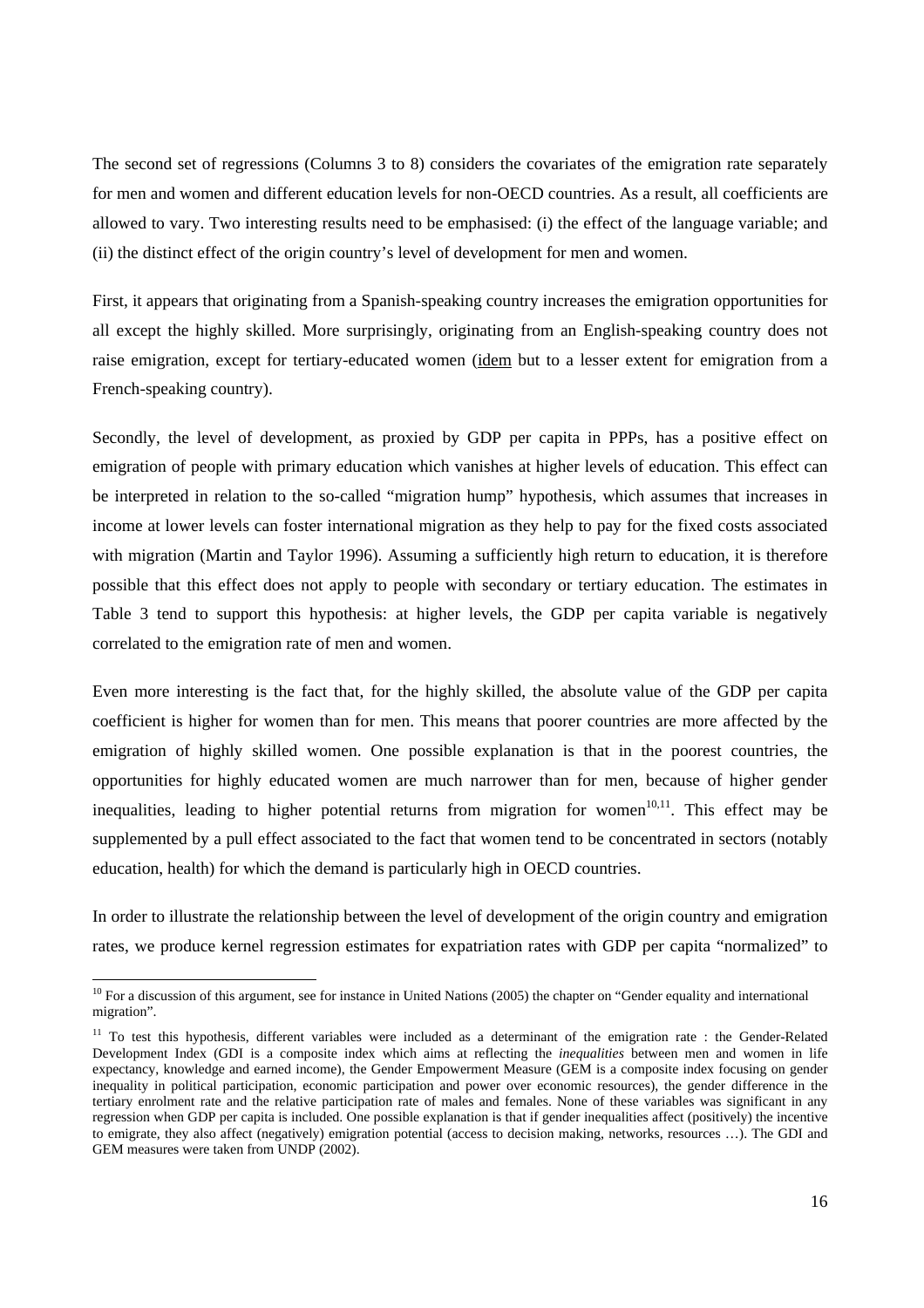the US GDP<sup>12</sup>. This is done by gender and level of education. As noted by Cogneau and Gubert (2005) for the total emigration rate, Chart 6a shows a clear migration hump for people with primary or secondary education. Furthermore, emigration increases with the educational level and no significant differences are identifiable by gender. This is not the case at higher education levels. Chart 6b shows a decreasing relationship between the emigration rate and development level, as proxied by GDP per capita relative to the US level, for poorer countries. This effect is strong enough to more or less eliminate the migration hump and is more marked for women than for men.

<span id="page-17-0"></span> $12$  Because of the small sample size, these estimates should be considered with caution.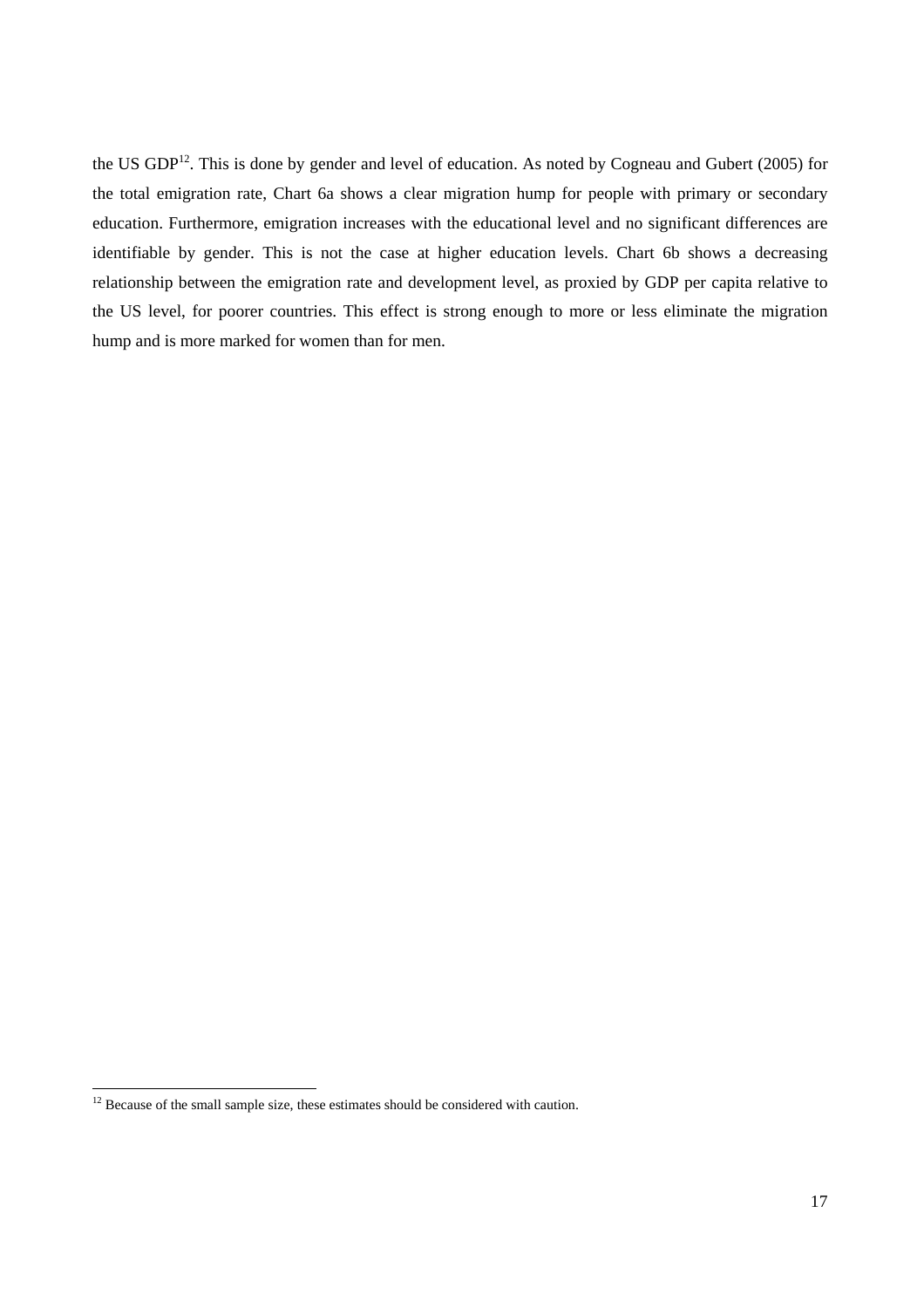

#### **Chart 6. Emigration rate by gender and level of education and by "normalized" GDP per capita of the origin country (a), circa 2000**

(a) GDP per capita (1985-2000) divided by the US GDP per capita. Source: OECD censuses, authors' calculations.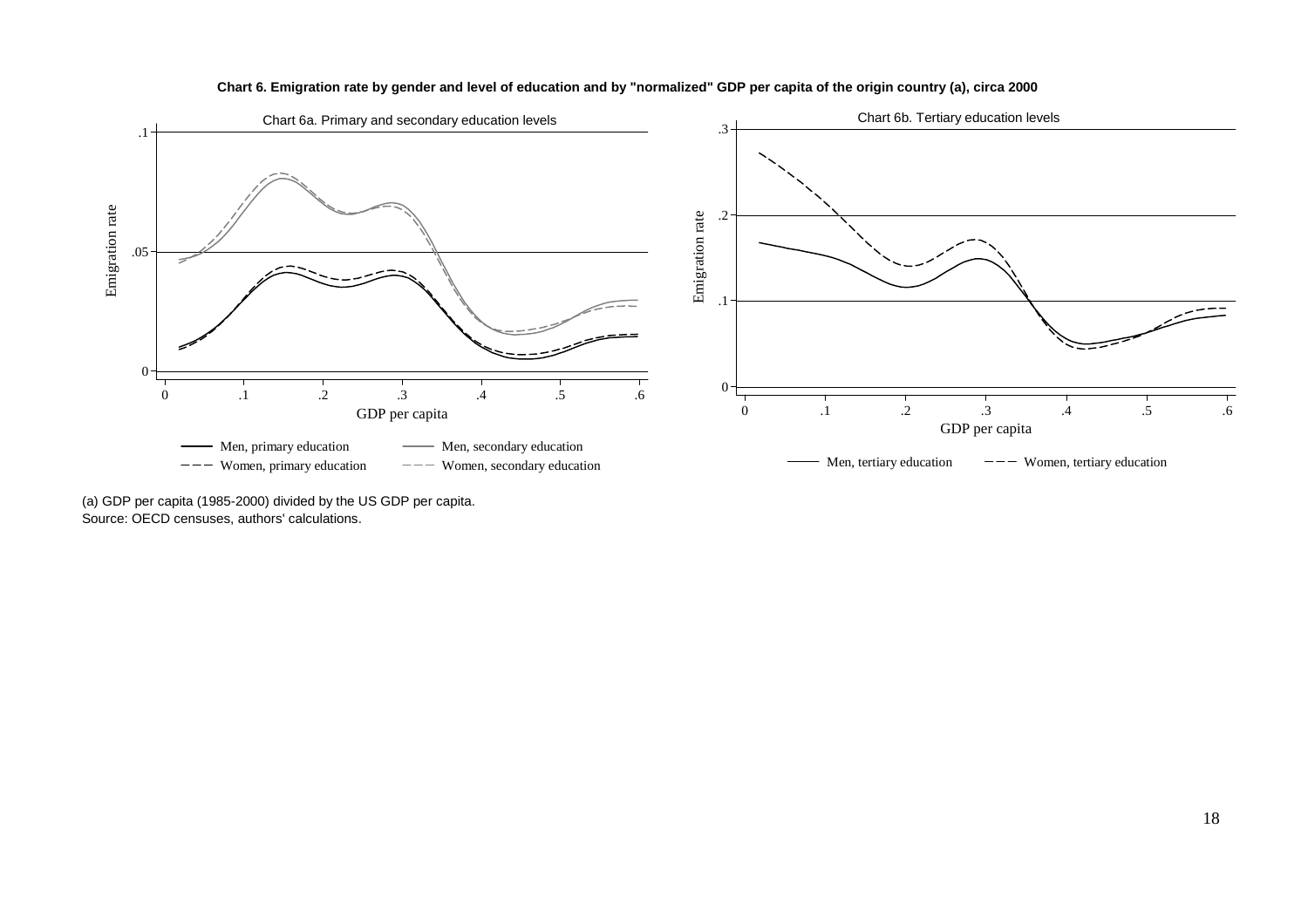#### *4. Impact of the brain drain on origin countries: is there is a gender effect?*

Because of their key contribution to economic and social development, emigration of tertiary-educated women may have a distinctive impact on origin countries. This argument is tested on three basic education and health indicators: infant mortality, under-5 mortality and secondary school enrolment rate by gender. Controlling for GDP per capita, Table 4 shows the impact of global emigration rates by level of education and of the difference by gender in emigration on these key development indicators.

In all regressions, a significant and negative developmental impact of the differential emigration rate of tertiaryeducated women, as compared to men, is found. This means that for comparable levels of brain drain, the more it focuses on women, the higher will be the negative impact on origin countries. This is not the case at lower educational levels, where no significant impact or gender differences are identified. Emigration of women with primary education indeed impacts positively on some of the education and health indicators (see columns 3 and 4). In the latter case, the effect is only weakly significant.

One possible hypothesis to account for these results would be in terms of a balance between the negative brain-drain effects of emigration and the positive developmental effects due to remittances. For primary-educated women, our results might suggest that the latter would outstrip the former. For highly skilled women, the negative impact of absence on remaining family members and communities, often emphasised in the literature, would not on the contrary be compensated for by remittances. Furthermore, the fact that the effects come through "gender differences in emigration" rather than "total emigration rates" could emphasise the specific role of tertiary-educated women as compared to men in rising children and differences in uses of remittances between men and women. But further work is needed to test the soundness of this hypothesis.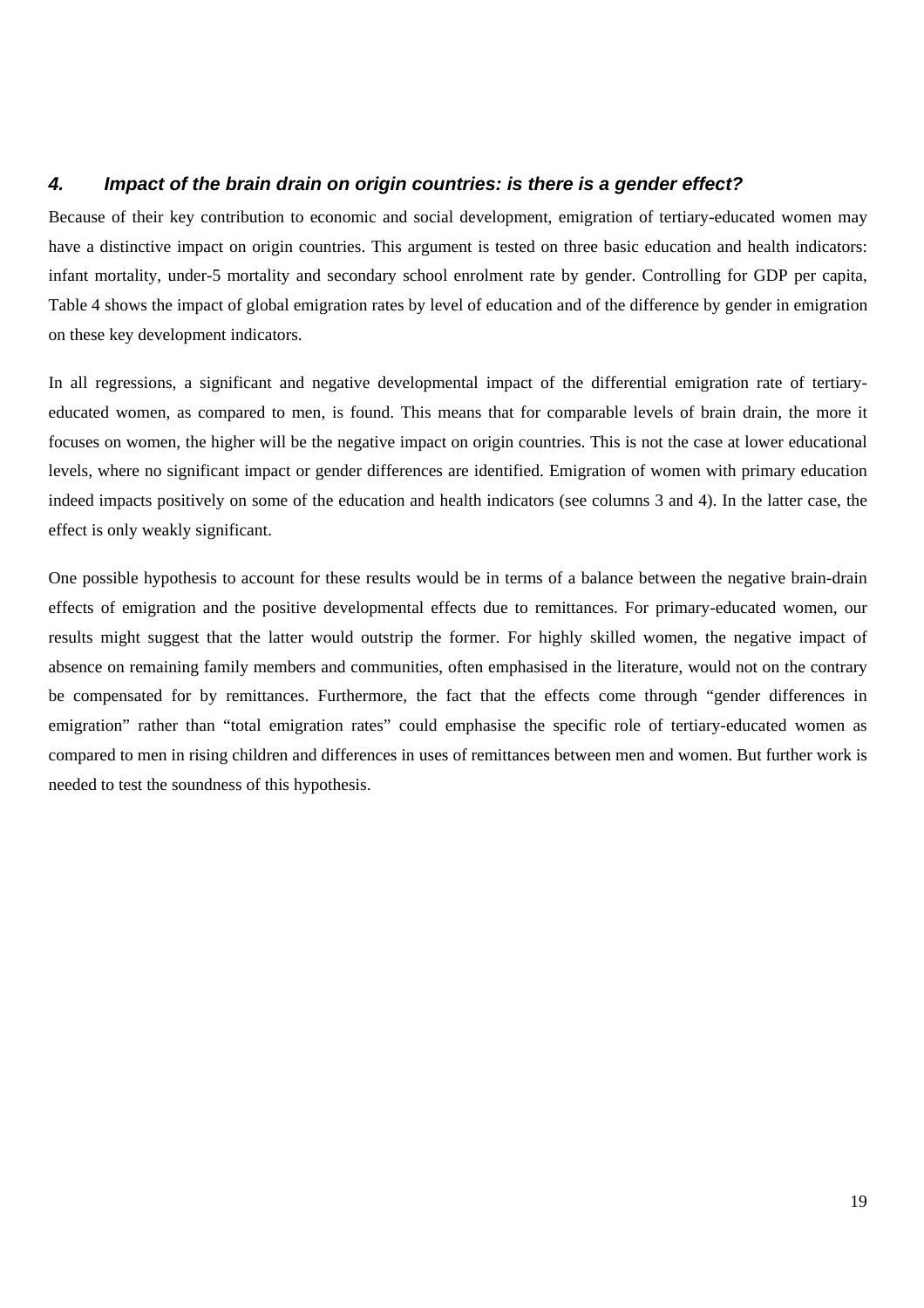Table 4. **Impact of the emigration rate by gender and education level on key development indicators in non-OECD countries (OLS)**

|                                              | (1)<br>Infant<br>mortality rate | (2)<br>Under-5<br>mortality rate | (3)<br>Female secondary<br>enrollment rate | (4)<br><b>Male secondary</b><br>enrollment rate |
|----------------------------------------------|---------------------------------|----------------------------------|--------------------------------------------|-------------------------------------------------|
| Constant                                     | $284.1**$                       | 454.4**                          | $-146.3**$                                 | $-112.6**$                                      |
|                                              | (30.10)                         | (51.00)                          | (23.00)                                    | (21.70)                                         |
| GDP per cap 85-2000 (log)                    | $-29.57**$                      | $-48.55**$                       | 25.82**                                    | 21.66**                                         |
|                                              | (3.69)                          | (6.25)                           | (2.80)                                     | (2.64)                                          |
| <b>Emigration rate - primary education</b>   |                                 |                                  |                                            |                                                 |
| Total emigration rate                        | $-44.17$                        | $-51.42$                         | 37.76                                      | 38.15                                           |
|                                              | (74.90)                         | (127.00)                         | (54.40)                                    | (51.30)                                         |
| Difference between women - men               | $-379.6$                        | $-724.6+$                        | $355.5+$                                   | 194.1                                           |
|                                              | (252.00)                        | (427.00)                         | (178.00)                                   | (168.00)                                        |
| <b>Emigration rate - secondary education</b> |                                 |                                  |                                            |                                                 |
| Total emigration rate                        | $-34.27$                        | $-79.6$                          | $-6.617$                                   | $-18.34$                                        |
|                                              | (50.30)                         | (85.20)                          | (34.60)                                    | (32.60)                                         |
| Difference between women - men               | $-70.08$                        | $-128.9$                         | 146.3                                      | $190.1+$                                        |
|                                              | (63.00)                         | (107.00)                         | (114.00)                                   | (108.00)                                        |
| <b>Emigration rate - tertiary education</b>  |                                 |                                  |                                            |                                                 |
| Total emigration rate                        | 7.514                           | 13.53                            | 2.033                                      | 5.886                                           |
|                                              | (6.84)                          | (11.60)                          | (6.41)                                     | (6.04)                                          |
| Difference between women - men               | $105.7**$                       | 233.0**                          | $-73.61+$                                  | $-93.17*$                                       |
|                                              | (38.30)                         | (64.80)                          | (37.00)                                    | (34.90)                                         |
| Observations                                 | 74                              | 74                               | 52                                         | 52                                              |
| R-squared                                    | 0.76                            | 0.77                             | 0.82                                       | 0.8                                             |

Note: Robust standard errors in parentheses; \*\* p<0.01, \* p<0.05, + p<0.1.

Source: OECD censuses, authors' calculations. Infant mortality rates, Under-5 mortality rates and Secondary enrollment rates by gender are all for 2000 (World Development Indicators).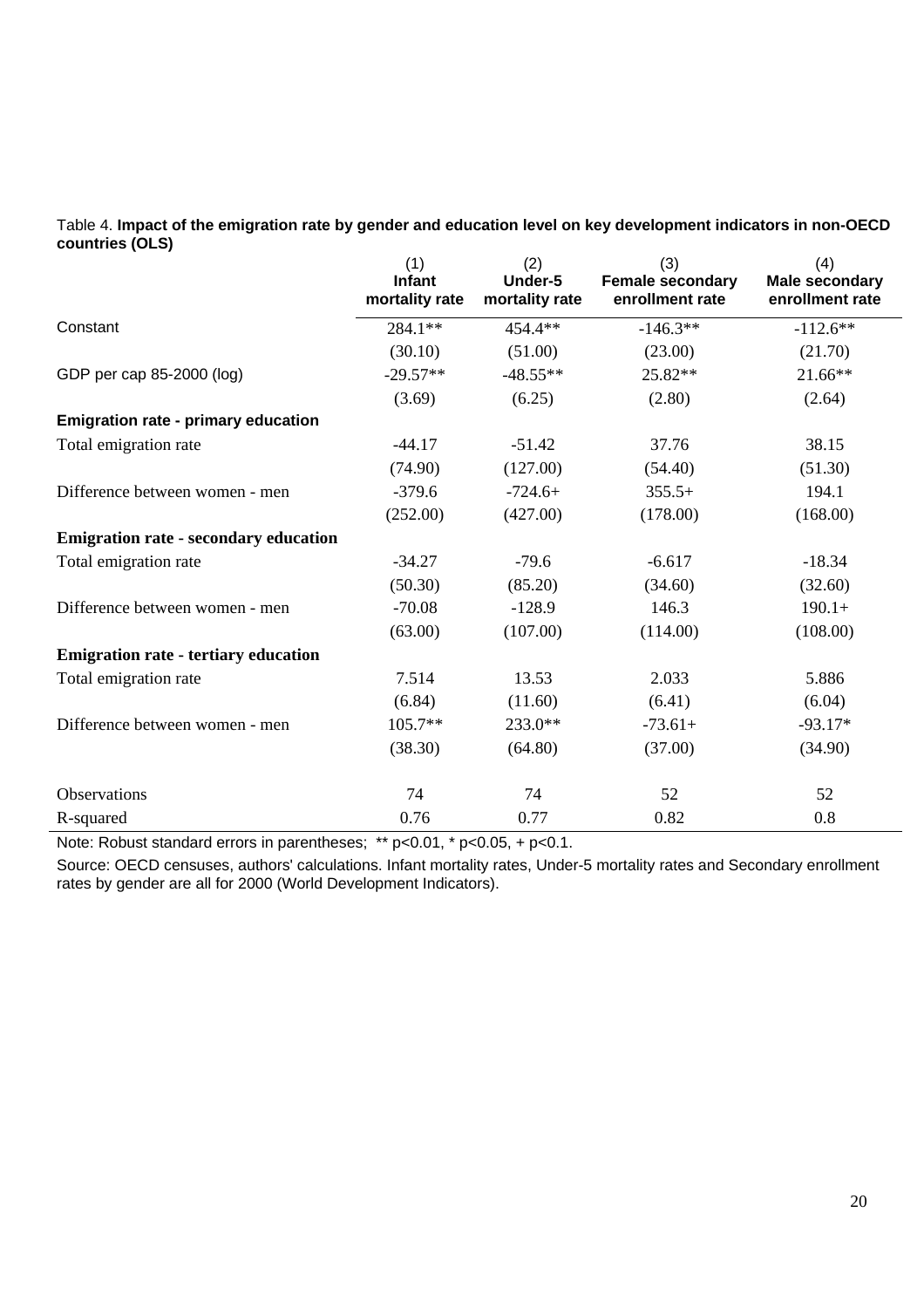#### *5. Conclusions*

The evidence summarized in this paper shows that female migration to OECD countries has been increasing significantly in recent decades, so that migrant stocks are now more or less gender-balanced. A more surprising result is that this is also true for the highly skilled. Taking into account the fact that women still face an unequal access to tertiary education in many less developed countries, it appears that women are over-represented in the brain drain.

This result is reinforced by the fact that emigration of highly skilled women is higher, the poorer is their origin country. This effect is also observed for men but to a lesser extent. It is not observed, however, at lower educational levels, where the traditional migration hump is identifiable.

The previous findings need also to be considered taking into account the key role played by women in the economic and social development of their country, and notably in human capital accumulation. Econometric estimates report a negative impact of emigration of highly skilled women on three key education and health indicators: infant mortality, under-5 mortality and secondary school enrolment rate by gender.

These results raise concerns about the potential impact of the female brain drain on the poorest countries. This is heightened by the fact that highly skilled immigrant women are more and more targeted in labour migration, especially in the domestic and caring sectors. In developing countries, this calls notably for offering women better opportunities to use their human capital. In other words, the gender dimension of the brain drain should be at the core of the on-going efforts to improve the policy coherence for development, notably through migration policies and aid policies.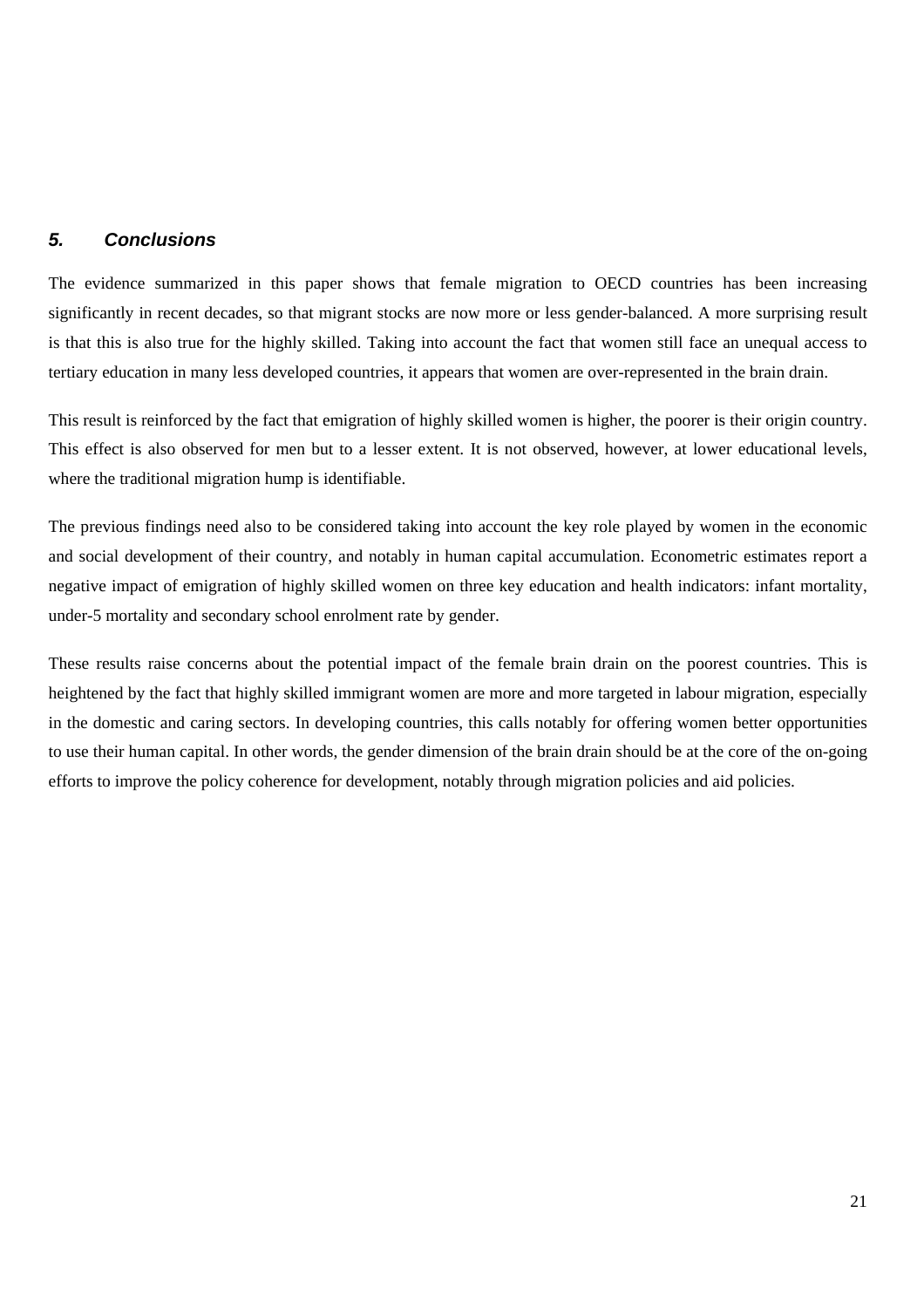#### *References*

**Barro R. J. and J.-W. Lee** (2000), "International Data on Educational Attainment: Updates and Implications", NBER Working Paper 7911.

**Cogneau D. and F. Gubert** (2005), "Migrations du sud et réduction de la pauvreté : des effets ambigus pour les pays de départ", in *Les nouvelles migrations : Un enjeu Nord-Sud de la mondialisation*, Paris: Éditions Universalis.

**Commander S., M. Kangasniemi and L. A. Winters** (2004), "The Brain Drain: Curse or Boon? A Survey of the Literature", in R. Baldwin and L. A. Winters (eds.), *Challenges to Globalisation*, Chicago: NBER and University of Chicago Press.

**Docquier F., O. Lohest and A. Marfouk** (2007, forthcoming), "Brain Drain in Developing Countries", *World Bank Economic Review*.

**Docquier F., and H. Rapoport**, "Skilled Migration: The Perspective of Developing Countries", *IZA Discussion Paper No. 2873*, Bonn, June.

**Dumont J.-C. and O. Monso** (2007), "Matching educational background and employment: a challenge for immigrants in host countries", *International Migration Outlook*, Paris: OECD, pp. 131-159.

**Dumont J.-C. and G. Lemaître** (2005), "Beyond the Headlines: New Evidence on the Brain Drain", *Revue Économique*, 56, pp. 1275-1300.

**Ehrenreich B. and A. Hochschild** (2002), *Global Woman: Nannies, Maids and Sex Workers in the New Economy*, New York: Metropolitan Press.

**Hatton T. and J. Williamson** (2006), *Global Migration and the World Economy*, Cambridge, MA: MIT Press.

**Martin P. and J. E. Taylor** (1996), "The Anatomy of a Migration Hump", in J. E. Taylor (ed.), *Development Strategy, Employment, and Migration: Insights from Models*, Paris: OECD Development Centre.

**OECD** (2002), *International Mobility of the Highly Skilled*, Paris.

**OECD** (2006), *International Migration Outlook*, Paris.

**OECD** (2007, forthcoming), "Immigrants in OECD countries: Demographic and Labour Market Characteristics by Detailed Place of Birth", Paris.

**Oso Casas L. and J.-P. Garson** (2005), "Migrant women and the labour market: Diversity and challenges", OECD and European Commission Seminar, Brussels, 26-27 September.

**Parreñas R***.* (2001), *Servants of Globalization: Women, Migration and Domestic Work,* Stanford, CA: Stanford University Press.

**Schultz T. P.** (ed.) (1995), *Investment in Women's Human Capital*, Chicago: University of Chicago Press.

**UNDP** (2002), *Human Development Report*, New York and Oxford: Oxford University Press.

**UNESCO** (2004), *EFA Global Monitoring Report 2003/04: Gender and Education for All, The Leap to Equality*, Paris: UNESCO.

**United Nations** (2006), *2004 World Survey on the Role of Women in Development: Women and International Migration*, New York: United Nations.

**United Nations** (2006), *Trends in the Total Migrant Stock: The 2005 Revision* (United Nations, POP/DB/MIG/Rev.2005), data in digital form.

**Wils A. and A. Goujon** (1998), "Diffusion of Education in Six World Regions, 1960-90", *Population and Development Review*, 24, 357-368.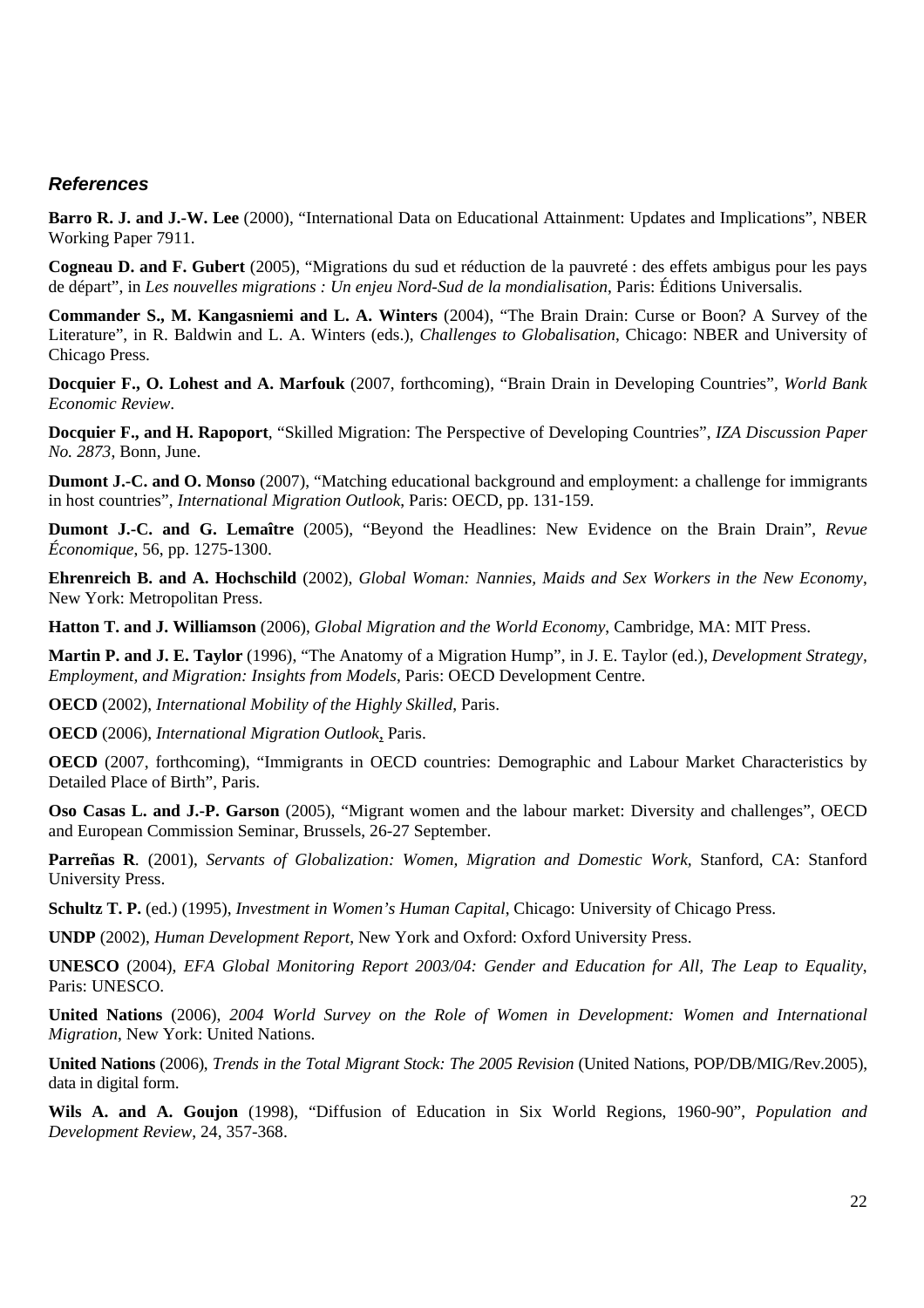**World Bank** (2001), *Engendering Development: Through Gender Equality in Rights, Resources, and Voice*, Policy Research Report series, Washington, DC: World Bank.

**World Bank** (2007, forthcoming), *Women in International Migration*.